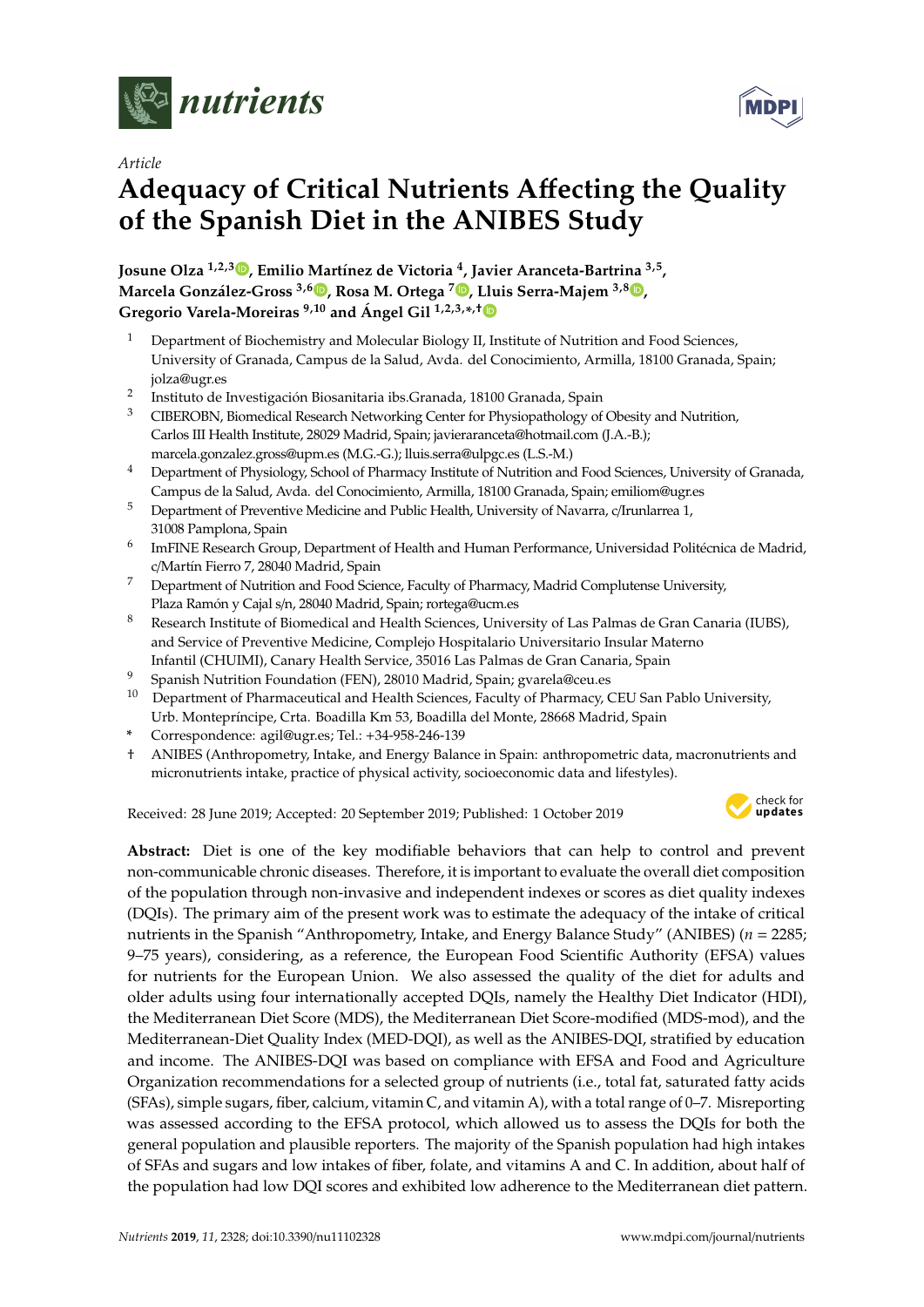Overall, older adults (>65–75 years) showed better DQIs than adults (18–64 years), without major differences between men and women. Moreover, primary education and low income were associated with low MDS and ANIBES-DQI scores. For the ANIBES-DQI, the percentage of the population with low scores was higher in the whole population (69.5%) compared with the plausible energy reporters (49.0%), whereas for medium and high scores the percentages were higher in plausible reporters (41.2% vs. 26.2% and 9.8% vs. 4.3%, respectively). In conclusion, the present study adds support to marked changes in the Mediterranean pattern in Spain, and low education and income levels seem to be associated with a low-quality diet. Additionally, the misreported evaluation in the ANIBES population suggests that this analysis should be routinely included in nutrition surveys to give more precise and accurate data related to nutrient intake and diet quality.

**Keywords:** adequacy of intake; diet quality; diet quality indexes; dietary recommended intakes; nutrients

#### **1. Introduction**

Non-communicable diseases (NCDs), such as cardiovascular diseases, type 2 diabetes, cancer, respiratory diseases, and other inflammatory pathologies, represent approximately 70% of deaths worldwide [\[1\]](#page-14-0). This group of diseases shares common risk factors, namely unhealthy diets, sedentariness and low physical activity, excess consumption of alcohol, and the use of tobacco products, all of which are risk factors for obesity, hypertension, and lipid and glucose metabolism impairment that lead to the establishment of chronic diseases [\[2\]](#page-14-1).

As diet is one of the critical modifiable behaviors that can help control cardiometabolic risks and prevent chronic diseases, it is essential to evaluate the overall diet composition of the population [\[3](#page-14-2)[,4\]](#page-14-3). Diet quality indexes (DQIs) are tools that aim to evaluate the quality of diets and categorize individuals according to the extent to which their eating behavior is "healthy" [\[5\]](#page-14-4).

Currently, there is a large number of DQIs, most of which are designed or adapted to reflect the nutritional needs of different population groups and adherence to specific dietary patterns [\[5,](#page-14-4)[6\]](#page-14-5). DQIs are comprised of various foods and/or nutrients to assess overall diet quality [\[7\]](#page-14-6). There are three major categories of DQIs: (a) Nutrient-based indicators, (b) food/food group-based indicators, and (c) combination indexes. Thus, each DQI has different foods and nutrients components, cut-offs, and scoring approaches, which limits comparability. Moreover, most DQIs have been developed for specific populations. Indeed, even though DQIs can be used in similar groups of people, in most cases, their use is limited to populations different from those for which they were specifically designed. Therefore, it is challenging to compare the results among studies that use different DQIs.

The Healthy Diet Indicator (HDI) and the Mediterranean Diet Score (MDS) are within the four "original" diet quality scores that have been referred to and validated most extensively [\[5](#page-14-4)[–8\]](#page-14-7). Additionally, several DQIs have been adapted and modified from those originals. In particular, many variations on the MDS have been proposed, and the so-called "MDS modified" (MDS-mod) and the Mediterranean-Diet Quality Index (MED-DQI) have been widely used among Mediterranean populations. The latter has been reported to be one of the most adequate scores to evaluate the Mediterranean diet in adults [\[5\]](#page-14-4). However, these scores do not necessarily capture what is needed for European Union (EU) populations, as in 2017, the European Food Safety Authority (EFSA) published the dietary reference values for nutrients for the EU [\[9\]](#page-14-8). Thus, a new DQI considering the EFSA nutrient recommendations would be useful in EU nutrition surveys.

DQIs have been reported to be influenced by socioeconomic determinants, mainly education and income. [\[10\]](#page-14-9). However, the majority of studies do not control for these covariates, which limits comparability. Additionally, most epidemiologic data are collected through surveys, so self-report biases and misreporting are possible [\[11\]](#page-14-10). For this reason, the EFSA has published a protocol that has a harmonized approach to identify misreporting [\[12\]](#page-15-0). Following this protocol, we previously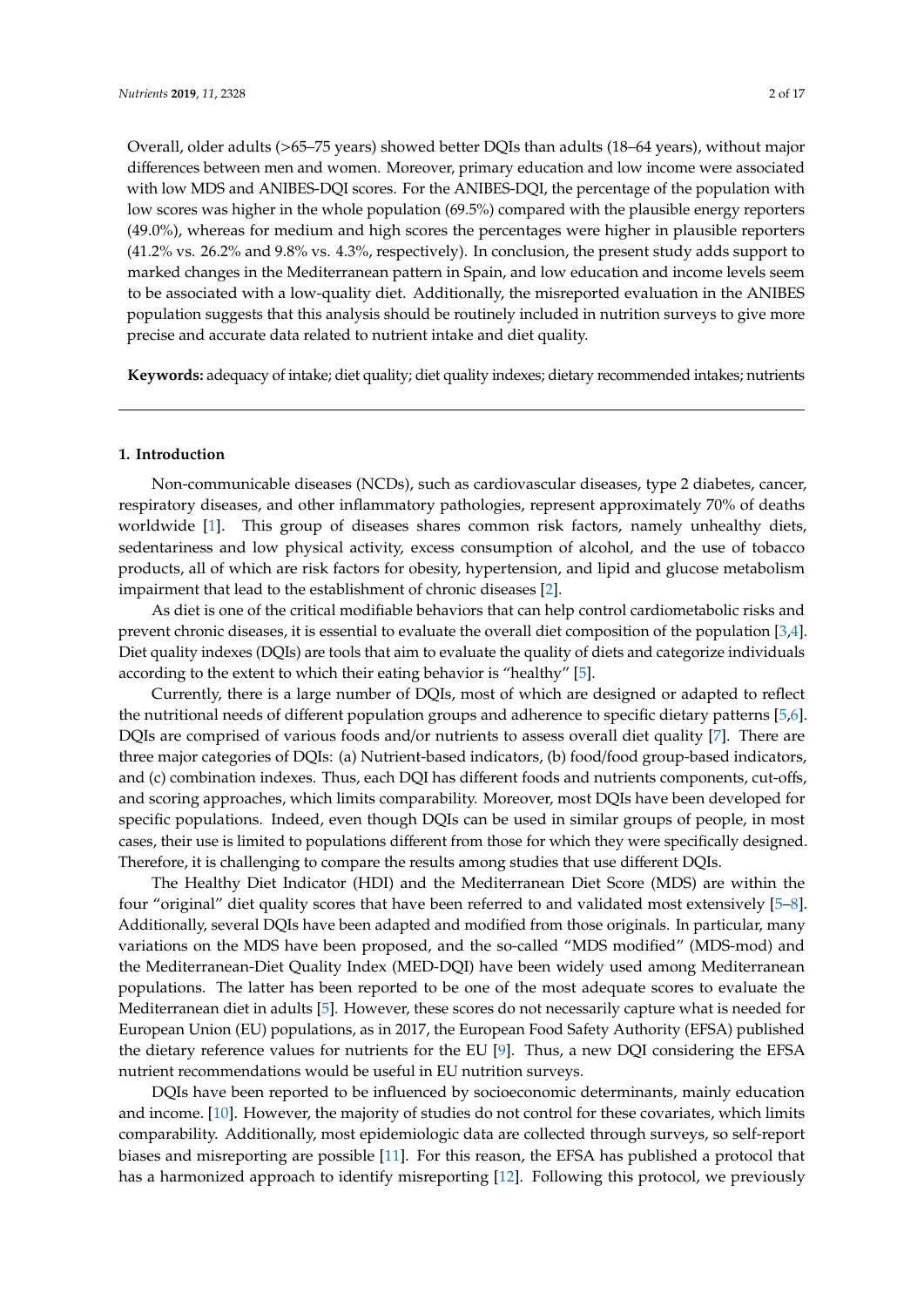reported the intake of energy, some minerals, and vitamins for both the Spanish "Anthropometry, Intake, and Energy Balance Study" (ANIBES) in the general population and plausible reporters [\[13\]](#page-15-1).

Considering the above, the primary aim of the present study was to evaluate the adequacy of critical nutrients that directly affect the quality of the diet of the Spanish ANIBES population, stratified by sex and different age groups, using the EFSA values for nutrients for the EU as a reference. Second, we assessed the quality of the diet for adults and older adults using HDI, MDS, MDS-mod, and MED-DQI, as well as a new score, ANIBES-DQI, stratified by education and income. The ANIBES-DQI is based on compliance with EFSA recommendations for a selected group of nutrients (i.e., total fat, saturated fatty acids (SFAs), simple sugars, fiber, calcium, vitamin C, and vitamin A (total range 0–7)). One additional aim was to assess the above mentioned DQIs for both the general ANIBES population and plausible reporters.

## **2. Materials and Methods**

#### *2.1. Study Design and Participants*

The ANIBES study design, protocol, and methodology have been described in detail elsewhere [\[14\]](#page-15-2). Briefly, it is a cross-sectional study conducted using multistage stratified sampling. The fieldwork was performed at 128 sampling points across Spain. The sample consisted of 2285 participants aged 9–75 years (1160 men and 1125 women), of which 2009 were randomly selected (1013 men, 996 women), and 176 participants came from a "booster sample" to provide at least 200 individuals for the youngest (9–12, 13–17, and 18–24 years) and oldest (65–75 years) age groups. The sample quotas were distributed by age, sex, geographical distribution, and locality size [\[14,](#page-15-2)[15\]](#page-15-3). In addition, other data related to factors such as the unemployment rate, the percentage of non-Spanish subjects, physical activity level, and education and income levels were collected.

#### *2.2. Dietary Data Collection*

The availability of detailed, harmonized, and high-quality food consumption data for use in dietary exposure assessments is a long-term objective of EFSA. The 2014 updated guidance document covers the EU's Menu methodology and therefore facilitates the collection of more harmonized food consumption data from all EU Member States [\[16\]](#page-15-4). Briefly, for the 24 h dietary recall (24HR), a computer-assisted personal or telephone interview (CAPI/CATI) method should be used, and the reported foods should be described in accordance with the EFSA FoodEx2 food classification system. Indeed, study participants were provided with a tablet device (Samsung Galaxy Tab 2 7.0, Samsung Electronics, Suwon, Korea) to register their food consumption over the course of three days [\[14\]](#page-15-2). Participants that were unable to use the tablet device were offered other options, such as using a digital camera, a paper record, or telephone interviews. Reported intakes for food, beverages, and energy and nutrients were calculated from food consumption records using the VD-FEN 2.1 software, a Dietary Evaluation Program from the Spanish Nutrition Foundation (FEN). The program was newly developed for the ANIBES study by the FEN and is based mainly on Spanish food composition tables [\[17\]](#page-15-5). Data obtained from food manufacturers and nutritional information provided on food labels were also included. A photographic food atlas was used to assist in assigning gram weights to portion sizes [\[15\]](#page-15-3).

Physical activity was also assessed during interviews with the international physical activity questionnaire (IPAQ). For a 10% subsample, physical activity was also determined using accelerometers. The details are published elsewhere [\[18\]](#page-15-6).

## *2.3. Adequacy of Reported Intake*

The average requirements (ARs) published by the EFSA, according to age and sex cut-points, were applied to estimate the prevalence of adequate protein, calcium, iron, zinc, folate, vitamin C, and vitamin A intake  $[9]$ . The AR is the level of nutrient intake that is adequate for half of the people in a population group, given a normal distribution of requirements [\[9\]](#page-14-8). When there is no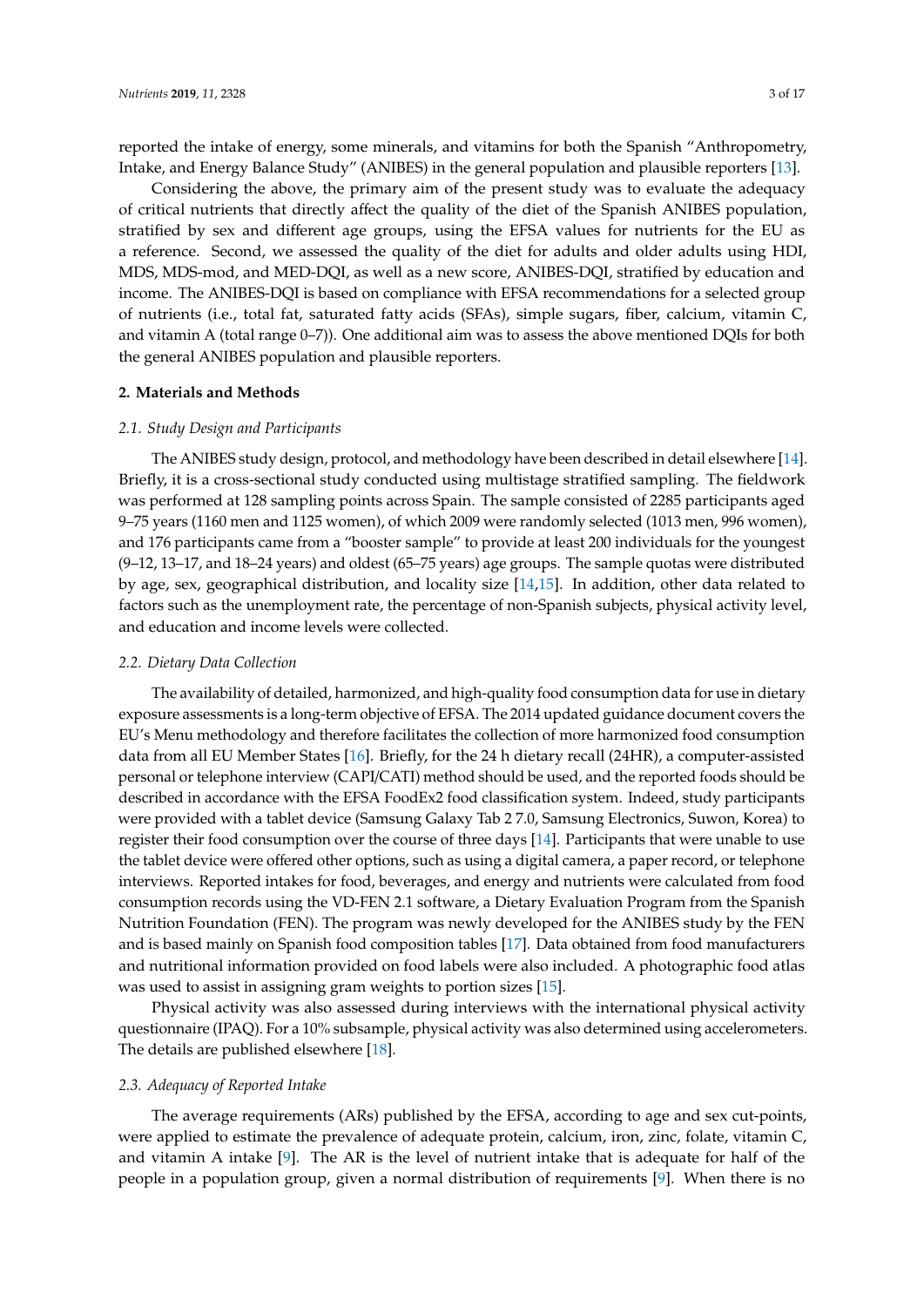population reference intake (PRI) to establish it, adequate intake (AI) is used instead [\[9\]](#page-14-8). AI is the observed daily average intake by a population group (or groups) of apparently healthy people that is assumed to be adequate. In the case of fiber, we compared the reported intake with the EFSA's AI. For lipids and sugars, we followed the Food and Agriculture Organization (FAO) Fats and Fatty Acids in Human Nutrition Report recommendations [\[19\]](#page-15-7) and the World Health Organization (WHO)'s guidelines [\[20\]](#page-15-8), respectively.

## <span id="page-3-0"></span>*2.4. Diet Quality Scores*

The four previously developed DQIs calculated were HDI [\[21\]](#page-15-9), MDS [\[22\]](#page-15-10), MDS-mod [\[23\]](#page-15-11), and the MED-DQI [\[24\]](#page-15-12). Children and adolescents were excluded from this analysis, as the DQI scores used in the present work were defined for adult populations. Table [1](#page-4-0) summarizes the characteristics of each score.

## 2.4.1. HDI

The HDI was selected because it has been used in many studies worldwide to evaluate dietary patterns using the WHO guidelines for the prevention of chronic diseases. A dichotomous variable was generated for each food group or nutrient that was included in these guidelines. If a person's intake was within the recommended range, this variable was coded as 1. Otherwise, it was coded as 0. The HDI was the sum of all these dichotomous variables, including SFAs, polyunsaturated fatty acids (PUFAs), cholesterol, protein, complex carbohydrates, monosaccharides and disaccharides, dietary fiber, fruits and vegetables, pulses, nuts, and seeds [\[21\]](#page-15-9). For the HDI, the cut-off values were <3, 3–4, and >4, categorized as low, medium, and high, respectively.

## 2.4.2. MDS

The traditional Mediterranean diet has been defined and reasonably scored in terms of eight component characteristics: A high monounsaturated to saturated fat ratio, moderate ethanol consumption, high consumption of legumes, high consumption of cereals (including bread and potatoes), high consumption of fruits, high consumption of vegetables, low consumption of meat and meat products, and low consumption of milk and dairy products [\[22\]](#page-15-10). A value of 0 or 1 was assigned to each of eight components with the use of the sex-specific median as the cut-off, total range 0–8. The MDS cut-off was 4. Scores <4 were classified as low and those ≥4 as high.

#### 2.4.3. MDS-Mod

This score is a revised scale of the MDS, including fish intake as part of the degree of adherence to the traditional Mediterranean diet [\[23\]](#page-15-11). A value of 0 or 1 was assigned to each of nine components with the use of the sex-specific median as the cut-off, total range 0–9. The MDS-mod cut-off values were <4, 4–5, and >6, corresponding to low, medium, and high diet quality, respectively.

## 2.4.4. MED-DQI

This index includes the intake of SFAs and cholesterol and the consumption of meats, olive oil, fish, cereals, and vegetables plus fruits [\[24\]](#page-15-12). Each nutrient or food group was assigned three scores (0, 1, and 2) on the basis of the recommended guidelines, where such guidelines exist (cholesterol, SFA), or by dividing the population's consumption into tertiles, where there was no specific recommendation for the food [\[5](#page-14-4)[,24\]](#page-15-12). The MED-DQI scores were totaled as follows: Good, 1–4; medium–good, 5–7; medium–poor, 8–10; poor, 11–14.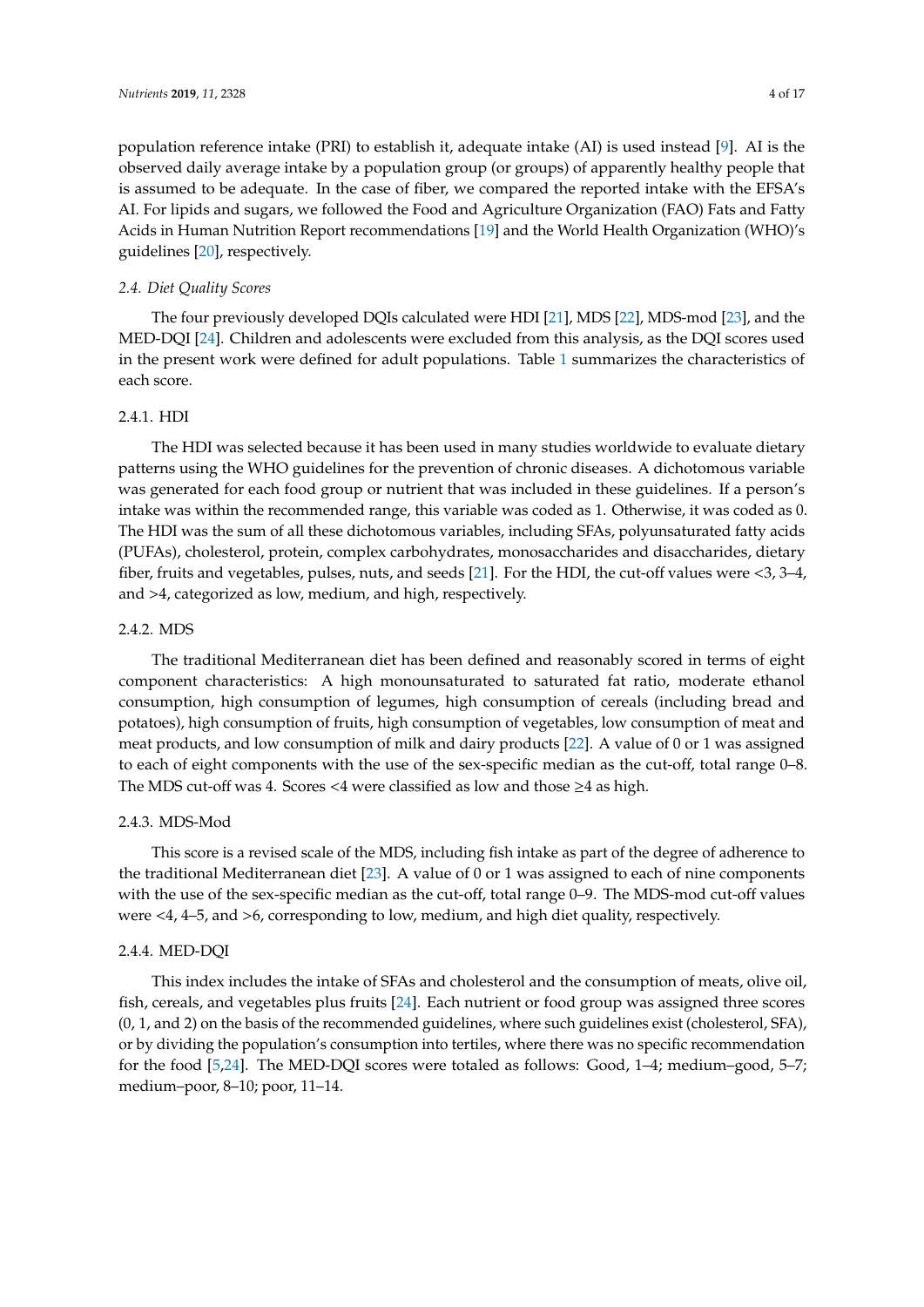| HDI (Range 0-9) [21]                            | MED-DQI (Range 0-14) [24]                                                                                                                                                                   |                                                                                                         |                                             |                                                           |              |                           |  |
|-------------------------------------------------|---------------------------------------------------------------------------------------------------------------------------------------------------------------------------------------------|---------------------------------------------------------------------------------------------------------|---------------------------------------------|-----------------------------------------------------------|--------------|---------------------------|--|
| Components                                      | Criteria/Scoring                                                                                                                                                                            |                                                                                                         | Components                                  | Criteria/Scoring                                          |              |                           |  |
|                                                 | $\bf{0}$                                                                                                                                                                                    | 1                                                                                                       |                                             | $\bf{0}$                                                  | $\mathbf{1}$ | $\overline{2}$            |  |
| Saturated fatty acids (% of total energy)       | $0 - 10$                                                                                                                                                                                    | Saturated fatty acids (% of total energy)<br>>10                                                        |                                             | <10                                                       | $10 - 13$    | $>13$                     |  |
| Polyunsaturated fatty acids (% of total energy) | $3 - 7$                                                                                                                                                                                     | $<$ 3 or $>$ 7                                                                                          | Cholesterol (mg)                            | $<$ 300                                                   | 300-400      | >400                      |  |
| Protein (% of total energy)                     | $10 - 15$                                                                                                                                                                                   | $< 10$ or $> 15$                                                                                        | Meats $(g)$                                 | $<$ 25                                                    | $25 - 125$   | >125                      |  |
| Complex carbohydrates (% of total energy)       | $50 - 70$                                                                                                                                                                                   | $< 50$ or $> 70$                                                                                        | Olive oil (ml)                              | $>15$                                                     | $15 - 5$     | $<$ 5                     |  |
| Dietary fiber $(g)$                             | $27 - 40$                                                                                                                                                                                   | $<27$ or $>40$                                                                                          | Fish $(g)$                                  | >60                                                       | $60 - 30$    | $<30$                     |  |
| Fruits and vegetables (g)                       | >400                                                                                                                                                                                        | $<$ 400                                                                                                 | Cereals $(g)$                               | >300                                                      | $300 - 100$  | < 100                     |  |
| Pulses, nuts, seeds (g)                         | $>30$<br>$30$                                                                                                                                                                               |                                                                                                         | Vegetables and fruits (g)                   | >700                                                      | 700-400      | $<$ 400                   |  |
| Simple Sugars (% of total energy)               | $0 - 10$                                                                                                                                                                                    | >10                                                                                                     |                                             |                                                           |              |                           |  |
| Cholesterol (mg)                                | $0 - 300$                                                                                                                                                                                   | >300                                                                                                    |                                             |                                                           |              |                           |  |
| MDS (Range 0-8) [22]                            | MDS-mod (Range 0-9) [23]                                                                                                                                                                    |                                                                                                         |                                             |                                                           |              |                           |  |
| Components                                      |                                                                                                                                                                                             | Criteria/Scoring                                                                                        | Components                                  | Criteria/Scoring                                          |              |                           |  |
|                                                 | 0                                                                                                                                                                                           | 1                                                                                                       | $\bf{0}$                                    |                                                           |              | 1                         |  |
| Monounsaturated: Saturated fatty acid ratio     | <median< td=""><td><math>&gt;</math>median</td><td>Monounsaturated: Saturated fatty acid ratio</td><td colspan="2"><median< td=""><td><math>&gt;</math>median</td></median<></td></median<> | $>$ median                                                                                              | Monounsaturated: Saturated fatty acid ratio | <median< td=""><td><math>&gt;</math>median</td></median<> |              | $>$ median                |  |
| Legumes                                         | <median< td=""><td><math>&gt;</math>median</td><td>Legumes</td><td colspan="2"><median< td=""><td><math>&gt;</math>median</td></median<></td></median<>                                     | $>$ median                                                                                              | Legumes                                     | <median< td=""><td><math>&gt;</math>median</td></median<> |              | $>$ median                |  |
| Cereals and starchy roots                       | <median< td=""><td><math>&gt;</math>median</td><td>Cereals</td><td colspan="2"><math>&lt;</math>median</td><td><math>\geq</math>median</td></median<>                                       | $>$ median                                                                                              | Cereals                                     | $<$ median                                                |              | $\geq$ median             |  |
| Fruits and nuts                                 | <median< td=""><td><math>&gt;</math>median</td><td>Fruits and nuts</td><td colspan="2"><median< td=""><td><math>\geq</math>median</td></median<></td></median<>                             | $>$ median                                                                                              | Fruits and nuts                             | <median< td=""><td><math>\geq</math>median</td></median<> |              | $\geq$ median             |  |
| Vegetables                                      | <median< td=""><td><math>&gt;</math>median</td><td>Vegetables</td><td colspan="2"><median< td=""><td><math>&gt;</math>median</td></median<></td></median<>                                  | $>$ median                                                                                              | Vegetables                                  | <median< td=""><td><math>&gt;</math>median</td></median<> |              | $>$ median                |  |
| Meat and meat products                          | >median                                                                                                                                                                                     | <median< td=""><td>Meat</td><td colspan="2">&gt;median</td><td><median< td=""></median<></td></median<> | Meat                                        | >median                                                   |              | <median< td=""></median<> |  |
| Milk and dairy products                         | $>$ median                                                                                                                                                                                  | Fish<br>$<$ median                                                                                      |                                             | $<$ median                                                |              | $>$ median                |  |
| Alcohol                                         | $>$ median                                                                                                                                                                                  | <median<br>Dairy products</median<br>                                                                   |                                             | $>$ median                                                |              | <median< td=""></median<> |  |
|                                                 |                                                                                                                                                                                             |                                                                                                         | Alcohol men                                 | $<10->50$                                                 |              | $10 - 50$ g/d             |  |
|                                                 |                                                                                                                                                                                             |                                                                                                         | Alcohol women                               |                                                           | $<5->25$     | $5 - 25$ $g/d$            |  |

**Table 1.** Characteristics of the Healthy Diet Indicator (HDI), the Mediterranean-Diet Quality Index (MED-DQI), the Mediterranean Diet Score (MDS), and the Mediterranean Diet Score-modified (MDS-mod).

<span id="page-4-0"></span>HDI: Huijbregts, 1997 [\[22\]](#page-15-14); MDS-DQI: Gerber, 2006 [\[24\]](#page-15-13); MDS: Trichopoulou, 1995 [\[22\]](#page-15-14); MDS-mod: Trichopolou 2003 [\[23\]](#page-15-15); MDS and MDS-mod were adjusted for energy: 2500 kcal for men and 2000 kcal for women.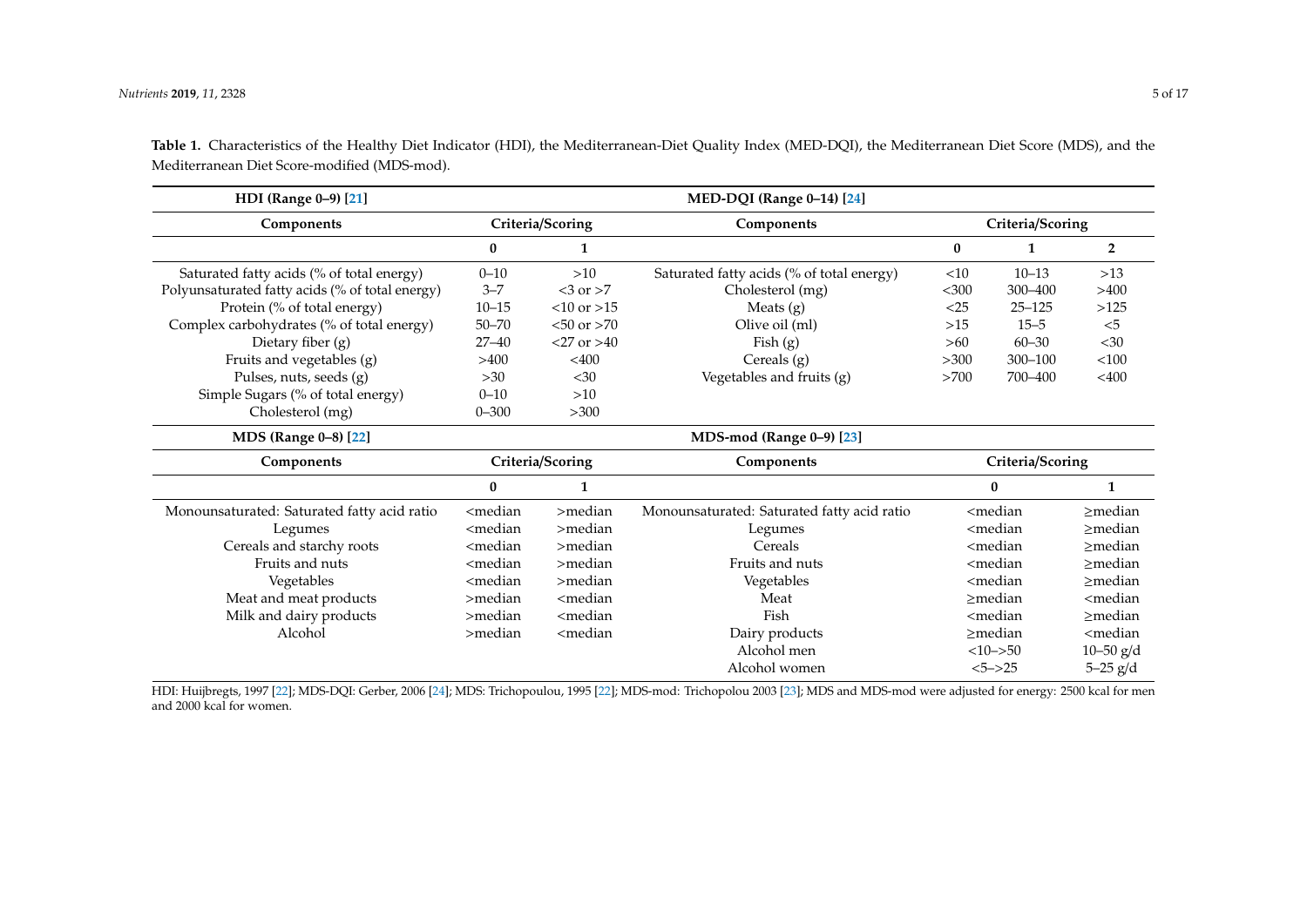## *2.5. ANIBES-DQI*

A group of critical nutrients related to diet, namely proteins, total fat, SFAs, PUFAs, simple sugars (including sugars naturally found in foods and added sugars), fiber, calcium, iron, zinc, folate, vitamin C, and vitamin A, were initially considered to evaluate whether their intakes were adequate on a population level. Later, a selected group of those nutrients (i.e., total fat, SFAs, simple sugars, fiber, calcium, vitamin C, and vitamin A) were grouped to create the "ANIBES-DQI", potentially applicable to any EU population. Iron was not included, as the majority of the ANIBES population had an adequate intake of this micronutrient. Folate was not included, as its intake exhibited a high co-linearity with both vitamin C and fiber. Finally, zinc was not included, as the database food composition used in the present study lacks some data for this micronutrient in various foods usually consumed by adults.

Each of the criteria was scored as either 0 (not compliant) or 1 (compliant) based on the EFSA dietary reference for nutrients [\[9\]](#page-14-8), the FAO Fats and Fatty Acids in Human Nutrition Report recommendations for lipids [\[19\]](#page-15-7), and the WHO guidelines for sugars [\[20\]](#page-15-8). The ANIBES-DQI ranged from 0 to 7. Cut-off values were  $\langle 3, \rangle$   $\geq$  3 to  $\langle 5, \rangle$  and  $\langle 5, \rangle$  low, moderate, and good, respectively. The criteria to score either 0 or 1 for each component are shown in Table [2.](#page-5-0)

<span id="page-5-0"></span>

| ANIBES-DQI (Range 0-7) |                                                                            |                                                |  |  |  |  |  |  |  |
|------------------------|----------------------------------------------------------------------------|------------------------------------------------|--|--|--|--|--|--|--|
| Criteria/Scoring       |                                                                            |                                                |  |  |  |  |  |  |  |
| $\bf{0}$<br>1          |                                                                            |                                                |  |  |  |  |  |  |  |
| <b>Total Fat</b>       | $\langle 20\% \text{ or } 25\% \text{ of the daily energy intake} \rangle$ | Between 20% and 35% of the daily energy intake |  |  |  |  |  |  |  |
| Saturated fatty acids  | >10% of the daily energy intake                                            | $\leq$ 10% of the daily energy intake          |  |  |  |  |  |  |  |
| Simple sugars          | >10% of the daily energy intake                                            | $\leq$ 10% of the daily energy intake          |  |  |  |  |  |  |  |
| Fiber                  | $<$ AI                                                                     | >A <sub>I</sub>                                |  |  |  |  |  |  |  |
| Vitamin C.             | $<$ AR                                                                     | $>A$ R                                         |  |  |  |  |  |  |  |
| Vitamin A              | $<$ AR                                                                     | >A <sub>R</sub>                                |  |  |  |  |  |  |  |
| Calcium                | $<$ AR                                                                     | $>A$ R                                         |  |  |  |  |  |  |  |

**Table 2.** ANIBES-DQI.

ANIBES: Anthropometry, Intake, and Energy Balance Study; AI: Adequate intake; AR: Average requirement.

## *2.6. Covariates*

Participants were categorized according to primary education, secondary education, and tertiary education based on the International Standard Classification of Education (ISCED) scale [\[25\]](#page-15-16). The income of participants was grouped in three categories: <1000, 1000–2000, and >2000 Euros/month, corresponding to low medium, and high income, respectively.

## *2.7. Misreporting*

The methodology used in the evaluation of misreporting for the ANIBES population has been reported previously [\[13\]](#page-15-1). Briefly, the EFSA protocol to calculate misreporting was followed [\[12\]](#page-15-0). This protocol is mainly based on the studies of Goldberg [\[26\]](#page-15-17) and Black [\[27,](#page-15-18)[28\]](#page-15-19). This method compares the reported energy intake (EIrep) with the presumed energy expenditure. EIrep is expressed as a multiple of the estimated mean basal metabolic rate (BMRest). Then, the ratio EIrep:BMRest is referred to as the physical activity level (PAL) [\[12\]](#page-15-0). The PAL is established for youth ( $\leq$ 17 years) and adults (18-65 years) in three levels: Low (1.6 and 1.4), moderate (1.8 and 1.6), and vigorous (2.0 and 1.8). Additionally, the protocol indicates that analyses should be done at two levels: Group and individual. The group level determines the overall bias to the reported EI, and the individual level shows the rate of under and over reporters. We calculated the BMRest using the Schöfield equations [\[29\]](#page-15-20). Misreporting cut-offs at the group and individual levels for the ANIBES study have been previously reported [\[13\]](#page-15-1). Briefly, the percentages of plausible reporters by age groups were adults (26%) and older adults (22%).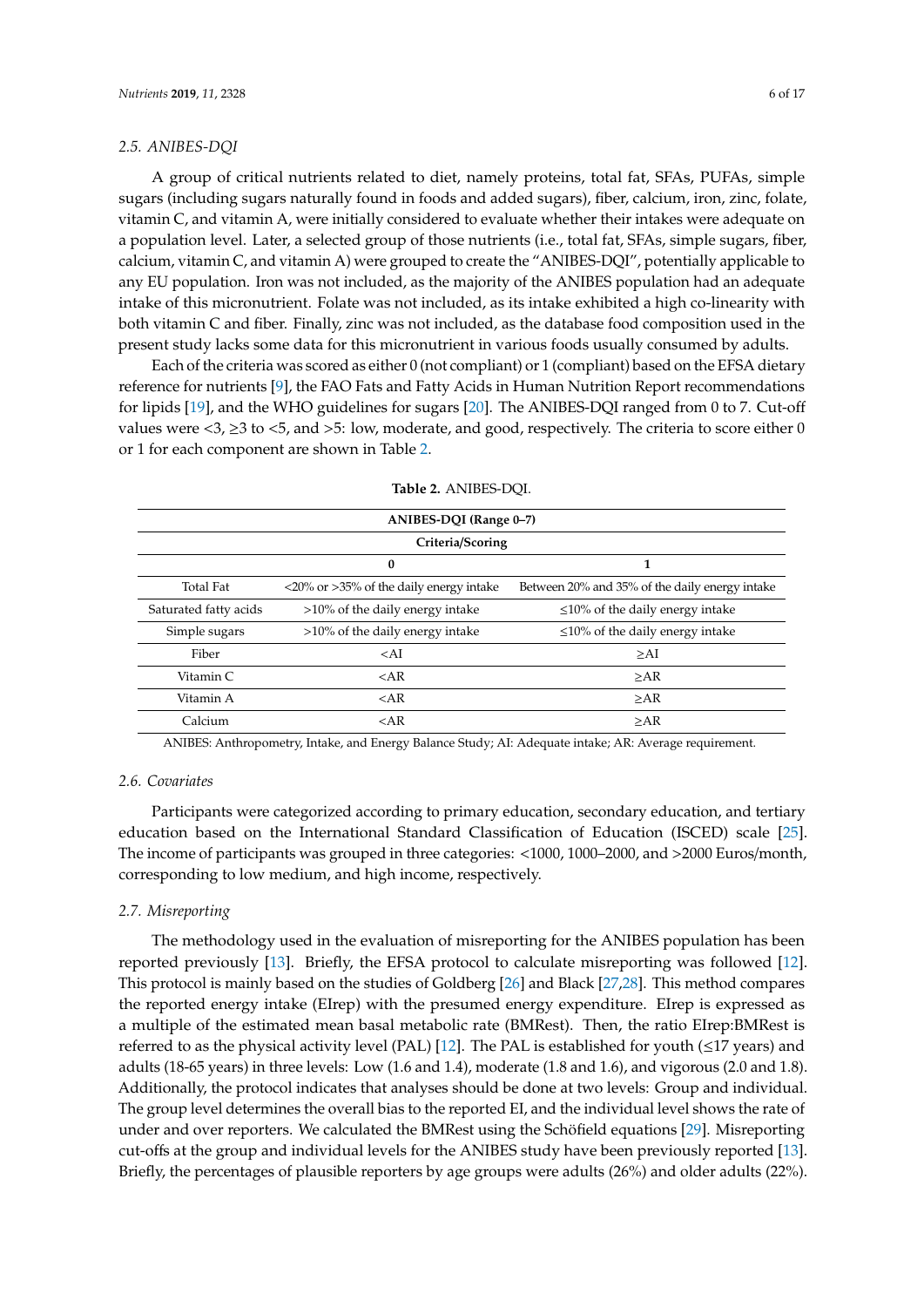As mentioned earlier in Section [2.4,](#page-3-0) in the present study, we excluded children and adolescents not because the ratio EIrep:BMRest referred to as the PAL cannot be calculated for those groups but because the DQI scores were defined for adult populations.

## *2.8. Statistical Analysis*

To evaluate the adequacy of the reported nutrient intake, we compared the so called "usual intake" with the AR or AI, published by EFSA according to age and sex. Since we average the intake of a small number of days of 24HR (observed intakes; i.e., 3 non-consecutive days in the ANIBES study do not adequately reflect the usual intake), it is necessary to statistically model the dietary data to eliminate day-to-day variation in food consumption. Thus, the usual intake distribution was estimated from the observed daily intake, applying a statistical age-dependent correction for the intra-individual (day-to-day) variation [\[30\]](#page-15-21) using SPADE (Statistical Program to Assess Dietary Exposure, RIVM, Amsterdam, Nederlands) [\[31\]](#page-16-0). Briefly, this program estimates the percentiles of habitual nutrient intake distributions and the proportions above or below the defined AR or AI cut-off values. The interview day (day 1, day 2, or day 3), the day of the week, the season, and the sample weighting factor are considered in the adjustment of dietary data, stratified by sex and age group.

The chi-squared test was used to estimate differences in the percentages of subjects classified into categories according to the cut-off values for each DQI.

Kendall's Tau rank correlation coefficient was used to evaluate the potential association of each DQI score to education and income levels and their interactions. Given that DQI scores differed by the number of point-scale (i.e., for HDI, low, medium, and high; for MDS, low and high; for MDS-mod, low, medium, and high; for MED-DQI, poor, medium-poor, medium-good, and good; and for ANIBES-DQI, low, medium, and high), the model of analysis was based on a non-square contingency table. Indeed, for the analysis of data, we used Tau-c rank correlation coefficient statistics.

To estimate the specific effects of the covariates "education" and "income level" (ordinal independent variables) on the degree of diet quality (i.e., categories for each DQI (ordinal dependent variables)) we used an ordinal regression Generalized Linear Model (GLM) with "logit" as the link function (PLUM procedure of Statistical Package for Social Sciences (SPSS), version 25.0). The estimated parameters are the exponential values of the regression coefficient (*x*), which give the probability for the association of specific DQI categories with a particular education or income level. That is to say, the exponential e−*<sup>x</sup>* indicates the probability of significant effects of the covariates on different categories (e.g., low, medium, and high for each of the DQIs). A *p*-value <0.05 was considered significant.

#### **3. Results**

## *3.1. Adequacy of Critical Nutrients in the ANIBES Population*

Table [3](#page-8-0) shows the percentage of the ANIBES population with reported inadequate intake of proteins, PUFA, SFA, simple sugars, fiber, calcium, iron, zinc, folic acid, vitamin C, and vitamin A by age and sex. About 14.8% of the older adults did not reach the AR of proteins, whereas the rest of the population mostly complied with the EFSA AR. With regards to fatty acids, intake of PUFA was within the range of FAO recommendations for about 75% of the whole population, whereas saturated fatty acid intake was over the maximum recommendation for more than 50% of the population, being the largest for children (80.6%) and adolescents (76.5%). The intake of simple sugars was higher than the recommended AR (87% for adults to about 93% for children). Likewise, a high percentage of the population had a low intake of dietary fiber (85–99% of the AI recommended by EFSA). About one half of children exhibited a low intake of calcium, reaching 75.4% in adolescents. Intermediate values were observed for adults and older adults (65–68%). However, the intake of iron was close to the AR for the majority of the population (95–98%). With respect to zinc, 31.3% of the children and 76.9% of the adolescents did not comply with the EFSA AR recommendations. Data for zinc intake in adults and older adults were not included, as the database food composition used in the present study lacked some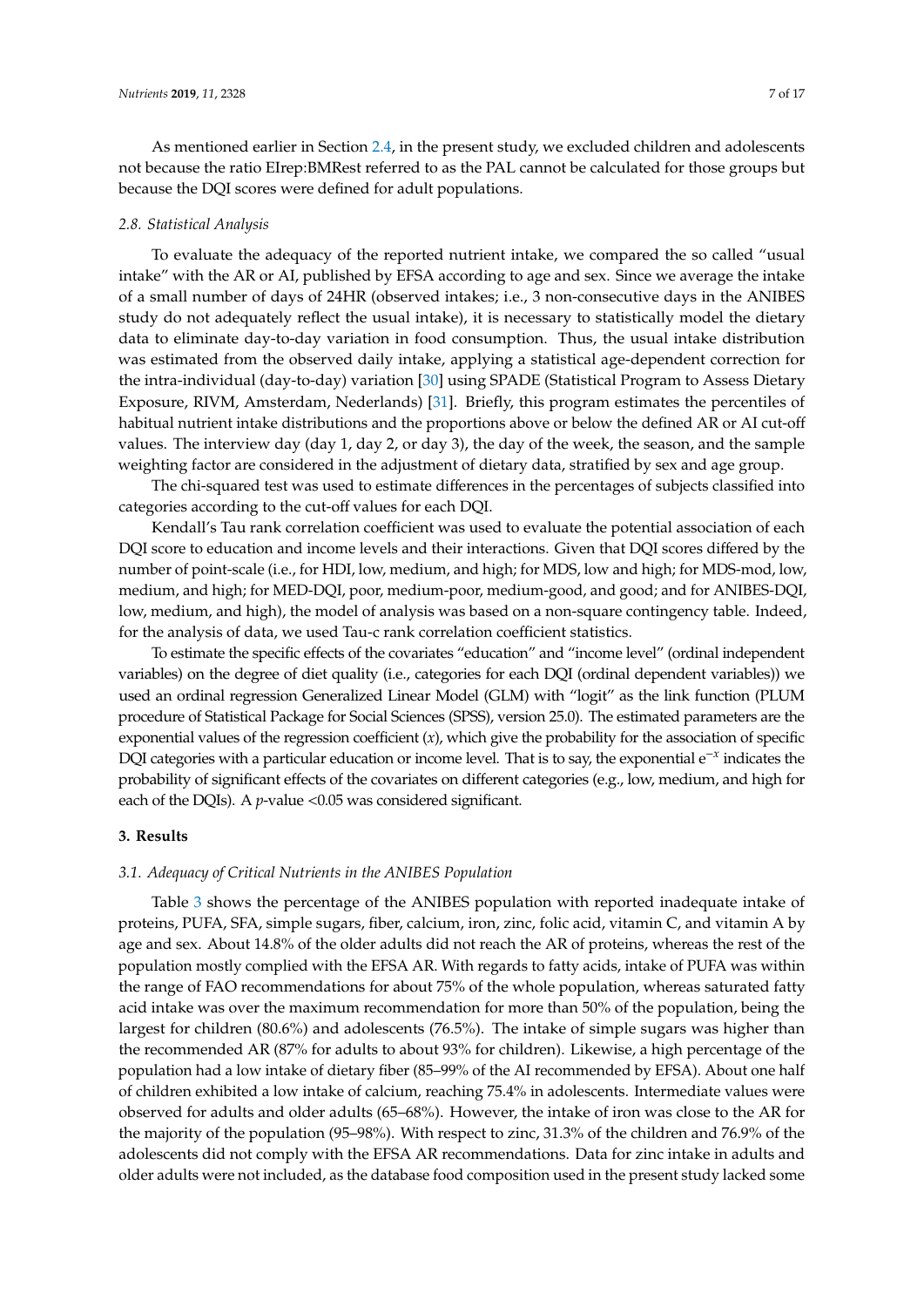data for this micronutrient in various foods regularly consumed by the adult population. Regarding folate intake, a high percentage of the population did not reach the AR (mainly adolescents, adults, and older adults (81.8–88.3%)). The intakes of vitamin C and vitamin A exhibited similar patterns, particularly in adolescents and adults (close to 50% AR).

| Proteins              | Men           |                                                                            |                  | Women        |              |  |  |
|-----------------------|---------------|----------------------------------------------------------------------------|------------------|--------------|--------------|--|--|
| Age                   | $\%$<br>AR    |                                                                            | AR               | $\%$         | Total $(\%)$ |  |  |
| $9 - 12$              | $\mathbf{1}$  | 0.2                                                                        | $\mathbf{1}$     | 0.1          | 0.1          |  |  |
| $13 - 17$             | $\mathbf{1}$  | 1.6                                                                        | $\mathbf{1}$     | 0.6          | 1.1          |  |  |
| $18 - 64$             | 1             | 11.4                                                                       | 1                | 4.8          | 8.1          |  |  |
| $65 - 75$             | 1             | 17.0                                                                       | 1                | 12.6         | 14.8         |  |  |
|                       |               | PUFAs (less than 6% and more than 11% of the total energy reported intake) |                  |              |              |  |  |
| $9 - 12$              |               | 24.0                                                                       |                  | 21.8         | 23.3         |  |  |
| $13 - 17$             |               | 29.9                                                                       |                  | 18.8         | 25.1         |  |  |
| $18 - 64$             |               | 28.3                                                                       |                  | 21.0         | 25.4         |  |  |
| $65 - 75$             |               | 27.5                                                                       |                  | 20.1         | 24.9         |  |  |
|                       |               | SFAs (more than 10% of the total energy reported intake)                   |                  |              |              |  |  |
| $9 - 12$              |               | 84.1                                                                       |                  | 73.3         | 80.6         |  |  |
| $13 - 17$             |               | 74.6                                                                       |                  | 76.7         | 76.5         |  |  |
| $18 - 64$             |               | 63.9                                                                       |                  | 66.4         | 66.3         |  |  |
| $65 - 75$             |               | 51.0                                                                       |                  | 59.0         | 56.4         |  |  |
|                       |               | Simple Sugars (more than 10% of the total energy reported intake)          |                  |              |              |  |  |
| $9 - 12$              |               | 89.8                                                                       |                  | 94.2         | 93.2         |  |  |
| $13 - 17$             |               | 85.8                                                                       |                  | 91.1         | 88.8         |  |  |
| $18 - 64$             |               | 83.4                                                                       |                  | 89.7         | 86.6         |  |  |
| $65 - 75$             |               | 80.6                                                                       |                  | 93.5         | 89.8         |  |  |
|                       |               | Fiber                                                                      |                  |              |              |  |  |
| $9 - 12$              | 18            | 85.1                                                                       | 18               | 85.7         | 84.5         |  |  |
| $13 - 17$             | 20            | 93.5                                                                       | 20               | 98.3         | 96.0         |  |  |
| $18 - 64$             | 25            | 97.7                                                                       | 25               | 99.4         | 98.7         |  |  |
| $65 - 75$             | 25            | 92.1                                                                       | 25               | 97.5         | 95.4         |  |  |
| Calcium               |               |                                                                            |                  |              |              |  |  |
| $9 - 12$              | 820           | 40.3                                                                       | 820              | 57.8         | 46.2         |  |  |
| $13 - 17$             | 960           | 67.6                                                                       | 960              | 86.6         | 75.4         |  |  |
| $18 - 64$             | 766           | 62.4                                                                       | 766              | 69.9         | 65.2         |  |  |
| $65 - 75$             | 750           | 68.8                                                                       | 750              | 69.0         | 67.9         |  |  |
|                       |               | Iron                                                                       |                  |              |              |  |  |
| $9 - 12$              | 8             | 5.8                                                                        | 8                | 7.0          | 6.4          |  |  |
| $13 - 17$             | 8             | 6.0                                                                        | 7                | 3.9          | 5.0          |  |  |
| $18 - 64$             | 6             | 0.6                                                                        | $\boldsymbol{7}$ | 2.6          | 1.6          |  |  |
| $65 - 75$             | 6             | 0.8                                                                        | 7                | 2.7          | 1.8          |  |  |
|                       |               | Zinc                                                                       |                  |              |              |  |  |
|                       |               |                                                                            |                  |              |              |  |  |
| $9 - 12$<br>$13 - 14$ | $\,8\,$<br>11 | 26.6<br>71.3                                                               | $\,8\,$<br>10    | 41.0<br>78.6 | 31.3<br>76.9 |  |  |
|                       |               | Folate                                                                     |                  |              |              |  |  |
|                       |               |                                                                            |                  |              |              |  |  |
| $9 - 12$              | 185           | 55.8                                                                       | 185              | 62.4         | 61.8         |  |  |
| $13 - 17$             | 234           | 80.0                                                                       | 234              | 92.6         | 84.9         |  |  |
| $18 - 64$             | 250           | 85.5                                                                       | 250              | 91.1         | 88.3         |  |  |
| $65 - 75$             | 250           | 84.8                                                                       | 250              | 83.4         | 81.8         |  |  |

**Table 3.** Percentage of the ANIBES population not meeting adequate intake recommendations for critical nutrients, stratified by age and sex.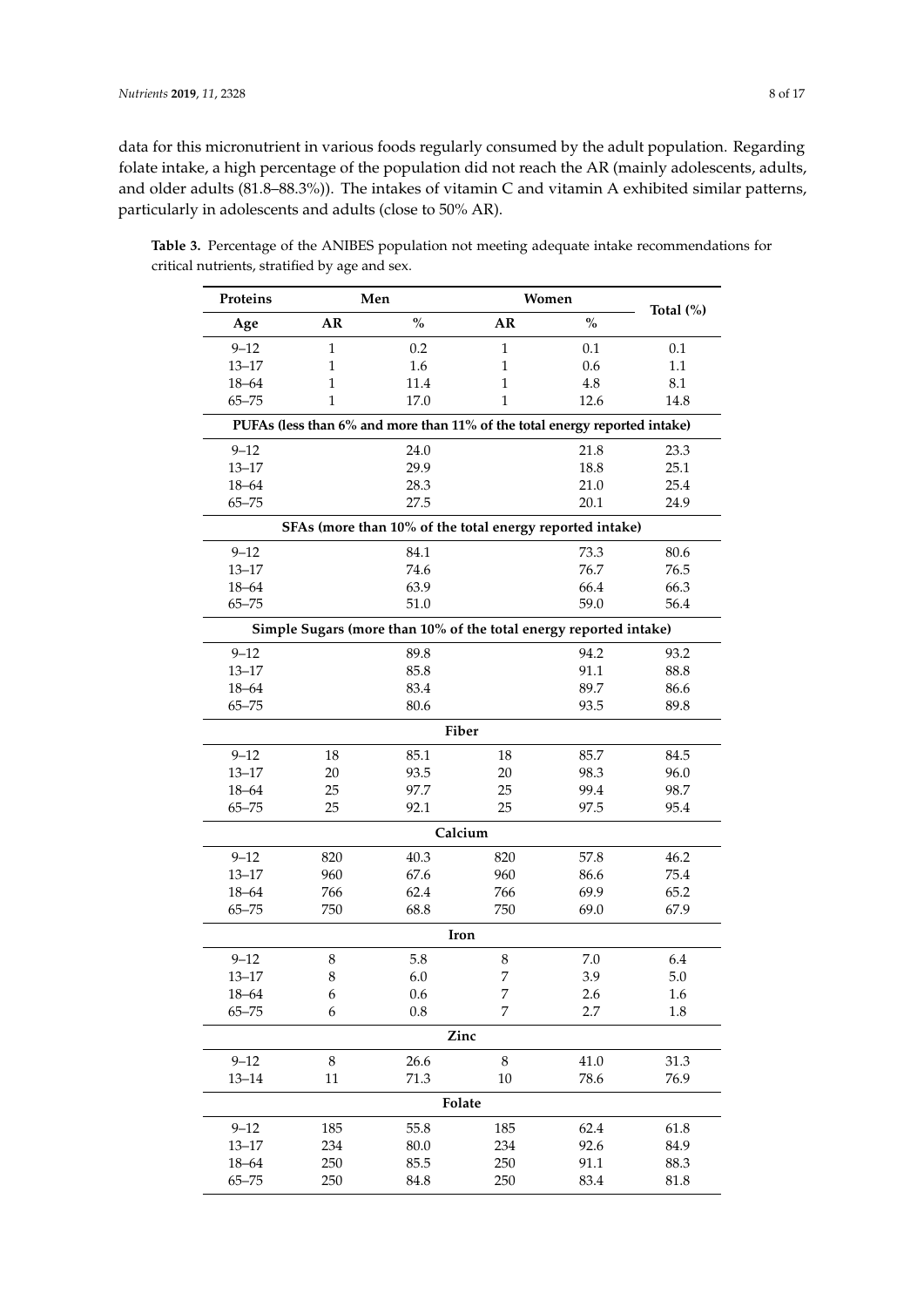<span id="page-8-0"></span>

| <b>Proteins</b> |     | Men  | Women |      |              |  |  |  |
|-----------------|-----|------|-------|------|--------------|--|--|--|
| Age             | AR  | $\%$ | AR    | $\%$ | Total $(\%)$ |  |  |  |
|                 |     |      |       |      |              |  |  |  |
| $9 - 12$        | 50  | 37.4 | 50    | 34.0 | 35.7         |  |  |  |
| $13 - 17$       | 75  | 60.0 | 69    | 65.3 | 62.6         |  |  |  |
| $18 - 64$       | 90  | 56.3 | 80    | 49.4 | 52.9         |  |  |  |
| $65 - 75$       | 90  | 37.1 | 80    | 23.1 | 30.1         |  |  |  |
| Vitamin A       |     |      |       |      |              |  |  |  |
| $9 - 12$        | 400 | 18.6 | 400   | 27.6 | 23.1         |  |  |  |
| $13 - 17$       | 540 | 38.6 | 486   | 52.2 | 45.4         |  |  |  |
| $18 - 64$       | 570 | 41.9 | 490   | 38.7 | 40.3         |  |  |  |
| $65 - 75$       | 570 | 40.4 | 490   | 28.1 | 34.3         |  |  |  |

**Table 3.** *Cont.*

ANIBES: Anthropometry, Intake and Energy Balance Study; PUFAs: Polyunsaturated fatty acids; SFAs: Saturated fatty acids; AR: Average requirement.

## *3.2. Diet Quality Indexes*

Table [4](#page-8-1) shows the DQI scores classified according to the cut-off values for the whole ANIBES population, adults (18–64 years), and older adults (65–75 years) by sex. About 60.2% of adults and 49.0% of older adults had a low HDI. However, about 10.2% of older adults exhibited a high DQI compared with only 4.8% of adults. No major differences were found between men and women.

With regards to the Mediterranean dietary adherence evaluated by MDS, 47.4% of adults and 23.8% of older adults had a low score. A similar pattern was found when MDS-mod was used. However, the absolute values were lower compared to MDS (35.5% for adults vs. 14.6% for older adults). For both indexes, older adults had a higher score compared to adults (MDS 76.2% vs. 52.6; MDS-mod 37.4% vs. 22.8%). As per the MED-DQI index, 70.8% of older adults showed a medium–good to a good score, compared to 48.2% of adults.

The ANIBES-DQI lead to the lowest values of diet quality for both adults and older adults (70.7% and 60.2%, respectively), compared to the other DQIs. Similar scores for high dietary quality were found for HDI and ANIBES indexes (3.9% and 7.8%, respectively).

|                |             |       |      |       | <b>Adults 18-64 Years</b> |      |       | Older Adults 65-75 Years |      |       |
|----------------|-------------|-------|------|-------|---------------------------|------|-------|--------------------------|------|-------|
|                |             | Total | Men  | Women | Total                     | Men  | Women | Total                    | Men  | Women |
| HDI            | Low         | 59.0  | 61.2 | 57.0  | 60.2                      | 63.0 | 57.6  | 49.0                     | 46.5 | 51.4  |
|                | Medium      | 35.6  | 33.6 | 37.4  | 34.9                      | 32.2 | 37.5  | 40.8                     | 44.4 | 37.4  |
|                | High        | 5.4   | 5.2  | 5.6   | 4.8                       | 4.8  | 4.9   | 10.2                     | 9.1  | 11.2  |
| <b>MDS</b>     | Low         | 44.8  | 37.9 | 51.1  | 47.4                      | 40.5 | 53.8  | 23.8                     | 17.2 | 29.9  |
|                | High        | 55.2  | 62.1 | 48.9  | 52.6                      | 59.5 | 46.2  | 76.2                     | 82.8 | 70.1  |
|                | Low         | 33.2  | 32.1 | 34.2  | 35.5                      | 34.5 | 36.5  | 14.6                     | 13.1 | 15.9  |
| MDS-mod        | Medium      | 42.3  | 42.3 | 42.4  | 41.6                      | 41.6 | 41.7  | 48.1                     | 47.5 | 48.6  |
|                | High        | 24.4  | 25.6 | 23.3  | 22.8                      | 23.9 | 21.8  | 37.4                     | 39.4 | 35.5  |
| <b>MED-DOI</b> | Poor        | 9.3   | 10.4 | 8.4   | 10.0                      | 11.4 | 8.8   | 3.9                      | 2.0  | 5.6   |
|                | Medium Poor | 39.9  | 41.7 | 38.3  | 41.8                      | 44.0 | 39.7  | 25.2                     | 23.2 | 27.1  |
|                | Medium Good | 39.6  | 39.2 | 39.9  | 38.5                      | 37.2 | 39.7  | 48.5                     | 55.6 | 42.1  |
|                | Good        | 11.1  | 8.7  | 13.4  | 9.7                       | 7.4  | 11.9  | 22.3                     | 19.2 | 25.2  |
| <b>ANIBES</b>  | Low         | 69.5  | 68.5 | 70.5  | 70.7                      | 69.0 | 72.2  | 60.2                     | 63.6 | 57.0  |
|                | Medium      | 26.2  | 26.4 | 25.9  | 25.4                      | 26.3 | 24.6  | 32.0                     | 27.3 | 36.4  |
|                | High        | 4.3   | 5.1  | 3.5   | 3.9                       | 4.6  | 3.2   | 7.8                      | 9.1  | 6.5   |

<span id="page-8-1"></span>**Table 4.** Percentage of the ANIBES population according to diet quality indexes (DQIs), classified by cut-off values in adults and older adults and stratified by sex.

ANIBES: Anthropometry, Intake and Energy Balance Study; HDI: Healthy Diet Indicator; MDS: Mediterranean Diet Score; MDS-mod: Modified Mediterranean Diet Score; MED-DQI: Mediterranean Diet Score.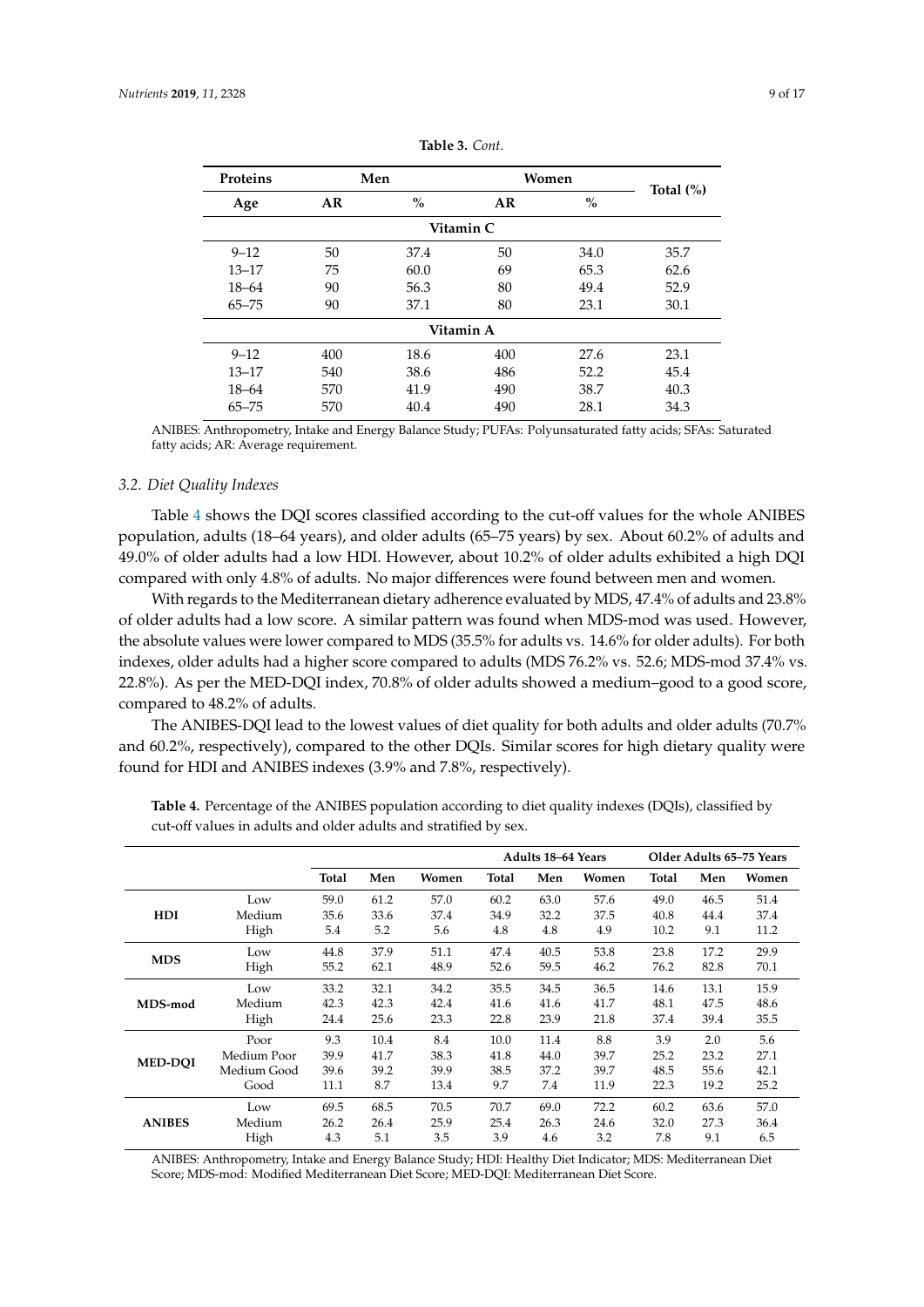## 3.2.1. DQIs Stratified by Education and Income

Table [5](#page-10-0) summarizes the percentages of the whole population for each DQI stratified by education and income levels, as well as the associations of the degree of diet quality with these covariates. Supplementary Table S1 shows the percentages of the whole population according to DQIs, stratified by education per income, and Supplementary Table S2 summarizes the major estimated effects of education and income on the degree of diet quality for each DQI (i.e., ordinal regression coefficients (*x*), the probability of significant effects of the covariates on different categories—e−*<sup>x</sup>* , and significance).

There were significant associations between education, income and its interactions (education  $\times$  income) with MDS. A significant association was also found between income and the interaction of income with education for the ANIBES-DQI. However, no significant associations were observed for the other DQIs

For MDS, the ordinal regression coefficient associated with primary education (0.455) was significantly different from zero  $(p < 0.001)$ . Therefore, the exponential value of the regression coefficient associated with the education variable was  $e^{-0.455} = 0.634$ , which indicates that the probability of having a low MDS with primary education was 63.4% higher than the probability of having a low MDS with secondary education. The coefficient associated with low income (0.359) was significantly different from zero  $(p = 0.019)$ . Thus, the exponential value of the regression coefficient associated with the income variable was  $e^{-0.359} = 0.698$ , which indicates that the probability of having a low MDS with low income was about 70% higher than the probability of having a low MDS with high income. Applying the same procedure, as described above, the probability of having a low MDS with low income was 76.5% higher than the probability of having a low MDS with middle income, and the probability of having a low MDS with primary education and middle income was 62% higher than the probability of having a low MDS with secondary education and middle income. For MDS-mod, the probability of having a low or medium score with secondary education was about 38.5% higher than having a low and medium score with tertiary education.

For MED-DQI, the probability of having a poor index with primary education was 68.6% higher than the probability of having a poor index with secondary education. Further, the probability of having a poor index with secondary education was 31% higher than the probability of having a poor index with tertiary studies.

For the ANIBES-DQI, the probability of having a low and medium score with low income was about 48.5% higher than having a low and medium score with high income. In addition, the probability of having a low or medium score with secondary education was around 42.5% higher than having a low or medium score with tertiary education Further, the probability of having a low or medium score with secondary education and high income was about 67.5% higher than having a low or medium score with tertiary education and high income.

## 3.2.2. DQI According to Misreporting

Supplementary Table S3 shows the percentages of the whole population and the plausible energy reporters for each DQI, stratified by age and sex.

Overall, there was a similar pattern for the total population and plausible reporters related to DQIs, except for the ANIBES-DQI, in which the percentages of the population with low scores were higher in the whole population (69.5%) compared to the plausible energy reporters (49.0%). Additionally, for medium and high ANIBES-DQI, the percentages were higher in plausible reporters (41.2% vs. 26.2% and 9.8% vs. 4.3%, respectively).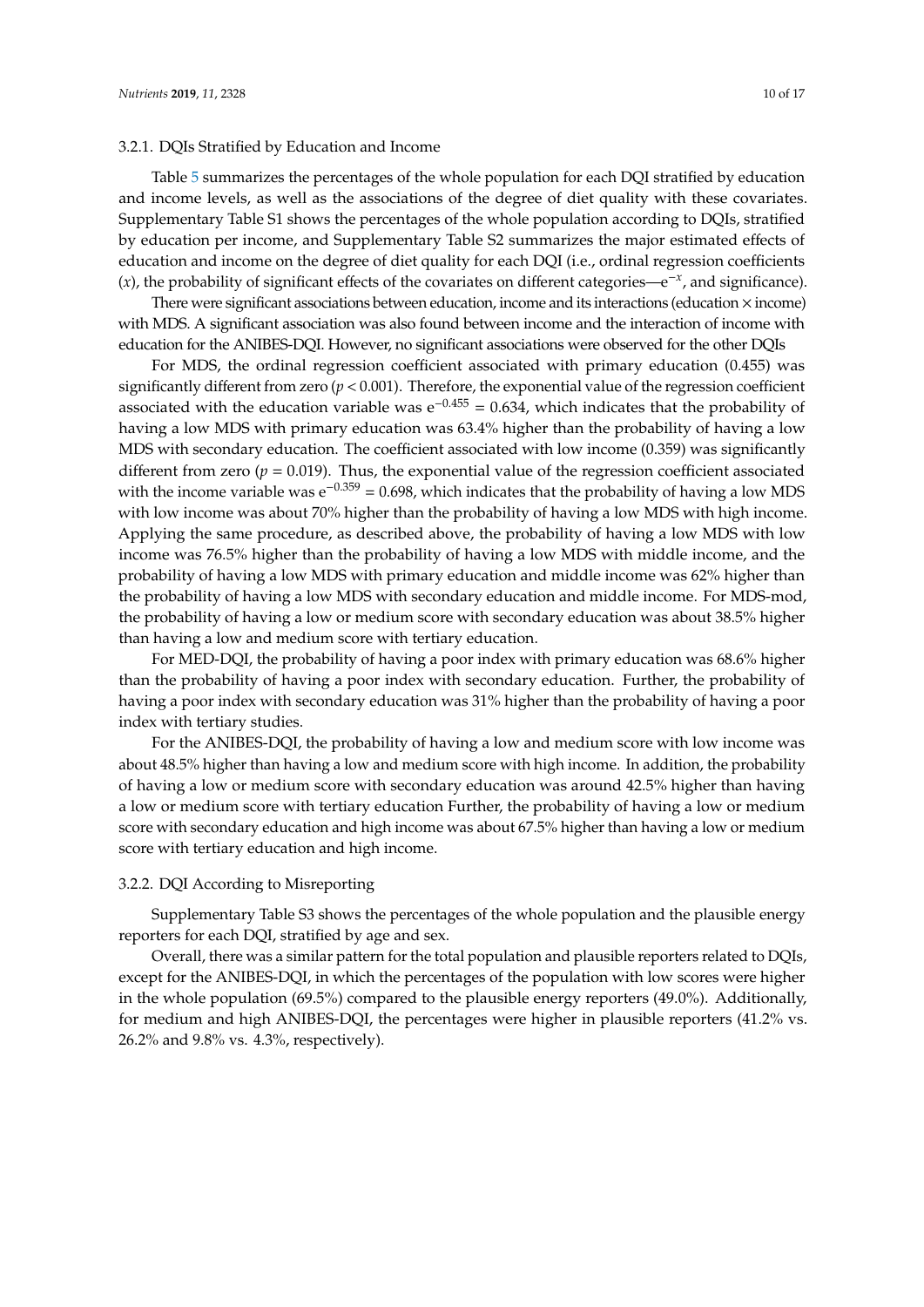|                |                                            | Education                 |                             |                          |                             | Income (Euros/Month)        |                          |                     | p Value (Kendal's Tau-c Coefficient) |                     |  |
|----------------|--------------------------------------------|---------------------------|-----------------------------|--------------------------|-----------------------------|-----------------------------|--------------------------|---------------------|--------------------------------------|---------------------|--|
|                |                                            | Primary                   | Secondary                   | <b>Tertiary</b>          | < 1000                      | 1000-2000                   | >2000                    | Education           | Income                               | Interaction         |  |
| HDI            | Low<br>Medium<br>High                      | 18.7<br>12.3<br>2.1       | 27.1<br>14.8<br>2.2         | 12.9<br>8.7<br>1.3       | 15.2<br>10.8<br>1.4         | 30.4<br>17.2<br>3.0         | 13.1<br>7.8<br>1.2       | 0.503<br>$(-0.670)$ | 0.387<br>$(-0.887)$                  | 0.380<br>$(-0.874)$ |  |
| <b>MDS</b>     | Low<br>High                                | 12.7<br>20.3              | 21.9<br>22.2                | 10.4<br>12.5             | 40.4<br>52.3                | 10.9<br>23.4                | 18.7<br>10.7             | 0.011<br>$(-2.548)$ | 0.015<br>$(-2.443)$                  | 0.004<br>$(-2.864)$ |  |
| MDS-mod        | Low<br>Medium<br>High                      | 10.1<br>14.9<br>8.1       | 16.3<br>17.6<br>10.1        | 6.5<br>10.1<br>6.2       | 30.8<br>39.7<br>22.2        | 27.1<br>17.2<br>21.8        | 11.4<br>7.4<br>9.0       | 0.826<br>$(-0.220)$ | 0.440<br>$(-0.772)$                  | 0.599<br>$(-0.526)$ |  |
| <b>MED-DOI</b> | Poor<br>Medium Poor<br>Medium Good<br>Good | 2.6<br>8.7<br>14.1<br>4.0 | 5.3<br>17.9<br>17.0<br>30.4 | 1.5<br>9.5<br>9.1<br>3.0 | 8.9<br>32.8<br>37.2<br>10.1 | 11.4<br>5.1<br>16.2<br>20.6 | 5.7<br>2.0<br>9.2<br>8.4 | 0.143<br>$(-1.464)$ | 0.397<br>$(-0.847)$                  | 0.325<br>$(-0.526)$ |  |
| <b>ANIBES</b>  | Low<br>Medium<br>High                      | 21.1<br>10.6<br>1.3       | 30.0<br>11.3<br>2.4         | 13.8<br>7.7<br>1.3       | 62.1<br>26.4<br>4.2         | 4.9<br>32.8<br>14.9         | 2.6<br>13.4<br>7.5       | 0.270<br>$(-1.103)$ | 0.010<br>$(-2.566)$                  | 0.028<br>$(-2.197)$ |  |

<span id="page-10-0"></span>ANIBES: Anthropometry, Intake and Energy Balance Study; HDI: Healthy Diet Indicator; MDS: Mediterranean Diet Score; MDS-mod: Modified Mediterranean Diet Score; MED-DQI: Mediterranean Diet Score. *p* values correspond to the significance of the associations of education and income levels and their interactions with the degree of diet quality for each DQI, estimated by Kendal's Tau-c rank correlation coefficients, in parentheses. Figures in bold are: statistically significant.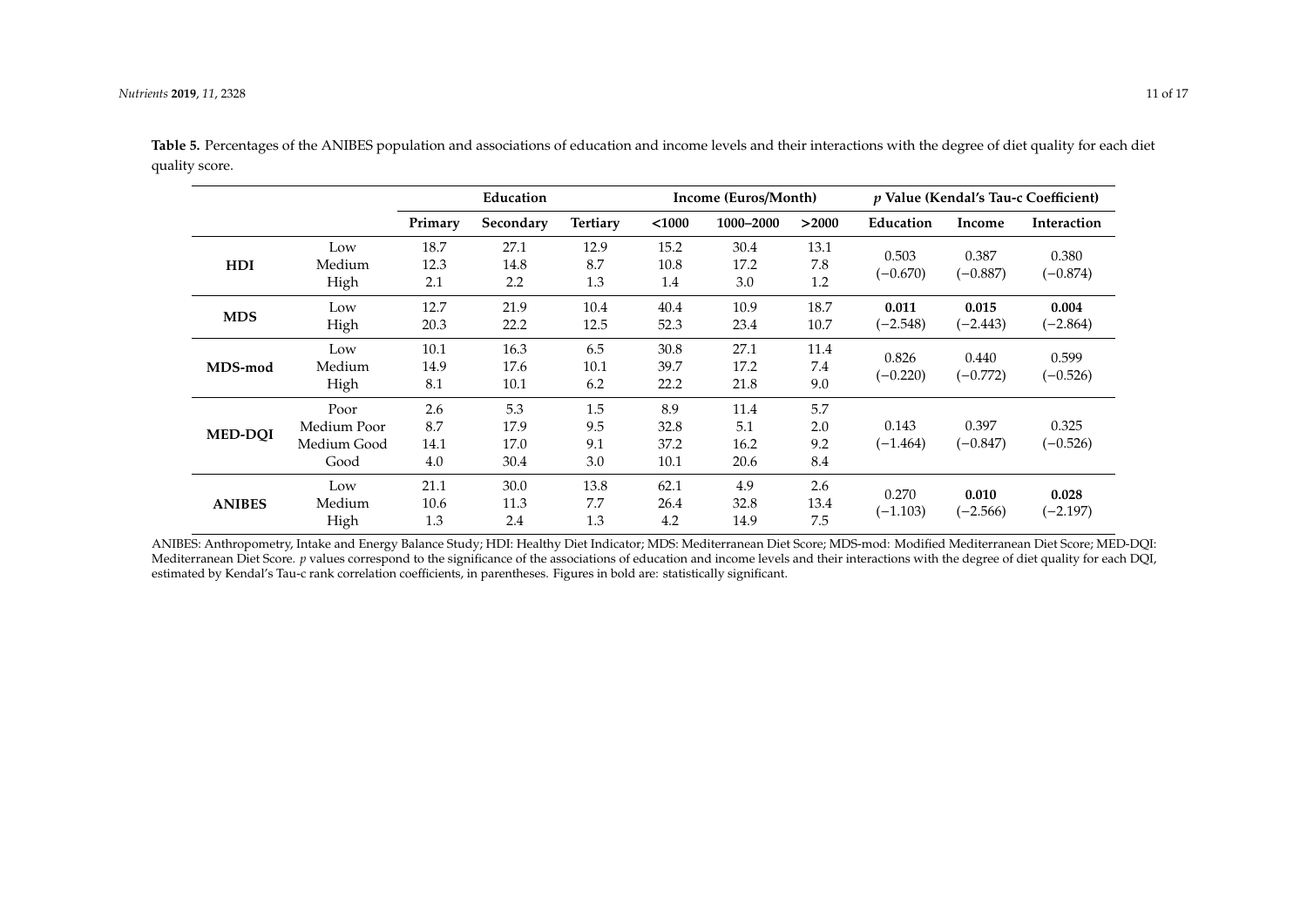## **4. Discussion**

In the present study, we evaluated the adequacy of the intake of critical nutrients related to the quality of the diet for the ANIBES study population using the EFSA dietary reference values for nutrients [\[9\]](#page-14-8). In addition, we assessed the quality of the diet through internationally recognized DQIs: one general index (HDI) and three related to adherence to the Mediterranean diet (MDS, MDS-mod, and MED-DQI), as the Spanish population should generally follow a Mediterranean lifestyle pattern. Likewise, we built a novel index, the ANIBES-DQI, based on the adequacy of compliance to the current WHO/FAO guidelines for total fat and fatty acids [\[19\]](#page-15-7), the WHO guidelines for sugar intake [\[20\]](#page-15-8), and the EFSA recommended intakes for fiber, vitamin C, vitamin A, zinc, and calcium [\[9\]](#page-14-8). We assessed all DQIs for both a general Spanish population and plausible reporters.

The Mediterranean diet encompasses the traditional dietary patterns found in the olive-growing regions of the Mediterranean basin in the 1960s. It is globally recognized as a healthy dietary model and an intangible cultural heritage of humanity by the United Nations Educational, Scientific and Cultural Organization (UNESCO) [\[32\]](#page-16-1). Food consumption patterns in Spain and energy and nutrient intakes have changed markedly in the last forty years, differing somewhat at present from the traditional and healthy Mediterranean Diet. This change is partly due to the westernization of eating habits [\[33–](#page-16-2)[35\]](#page-16-3).

The detailed analysis of the ANIBES population, with regard to the recommended intakes for the nutrients included in the ANIBES-DQI, shows that, except for protein, PUFA, and iron, the Spanish population have higher intakes of SFA, simple sugars, and low intakes of fiber, calcium, zinc, folate, and vitamins A and C than recommended. Overall, older adults showed better DQIs than adults, with no major differences found between men and women, although the percentages of women with a low-quality score were slightly lower than those for men. Regarding the association of DQIs with education and income, in general, education level had a strong influence on the quality of the diet, although HDI did not discriminate between different levels of education. Globally, lower education levels were related to lower quality scores for the Mediterranean diet quality indexes, regardless of the analyzed DQI. Nonetheless, using the ANIBES score, we observed a lower score for those with low income.

When comparing the DQIs for the general population and plausible reporters, we observed similar percentages for low, medium, and high scores, except for the ANIBES-DQI, for which the percentages of the low-quality score were higher, and those with higher quality scores were lower in plausible reporters. The differences found in the percentages of the population with low quality scores for the analyzed DQIs could be due (at least in part) to the special particularities of the Spanish ANIBES population. In fact, most of the DQIs have been designed for specific populations [\[5\]](#page-14-4). Indeed, the MDS, MDS-mod, and MED, which measure the adherence to the Mediterranean diet, exhibited lower percentages of low-quality scores compared to the indexes potentially applicable to general populations, such as HDI and ANIBES-DQI. Some authors have reported that certain DQIs built for specific populations lead to lower quality indexes when adapted to others with different food patterns [\[5\]](#page-14-4). We also observed that a higher percentage of the population (approximately 70%) had a low-quality diet when using the HDI, compared to approximately 60% for the ANIBES-DQI. This difference might be attributable to the fact that HDI is a mixed quality diet index based on the consumption of specific groups of foods and the adequacy of the intake of selected nutrients, whereas the ANIBES-DQI takes into account, exclusively, the adequacy of the intake of a number of critical nutrients compared to EU reference nutrient intakes. Therefore, it seems crucial when using DQIs to consider their specific purposes, for example, whether they are used for the evaluation of dietary intakes and food patterns, the development of dietary guidelines for specific populations, or the prevention of NCDs. In fact, we have previously pointed out that there is no standardized approach to the components of DQIs and scoring, as the latter is based on food frequency, number of portions, assigned food weights, compliance with nutrient recommendations, etc. It is difficult to compare DQI scores, which are often country-specific [\[5\]](#page-14-4). Nevertheless, in the present study, we tried to compare whether internationally recognized DQIs exhibited a similar behavior for the Spanish population.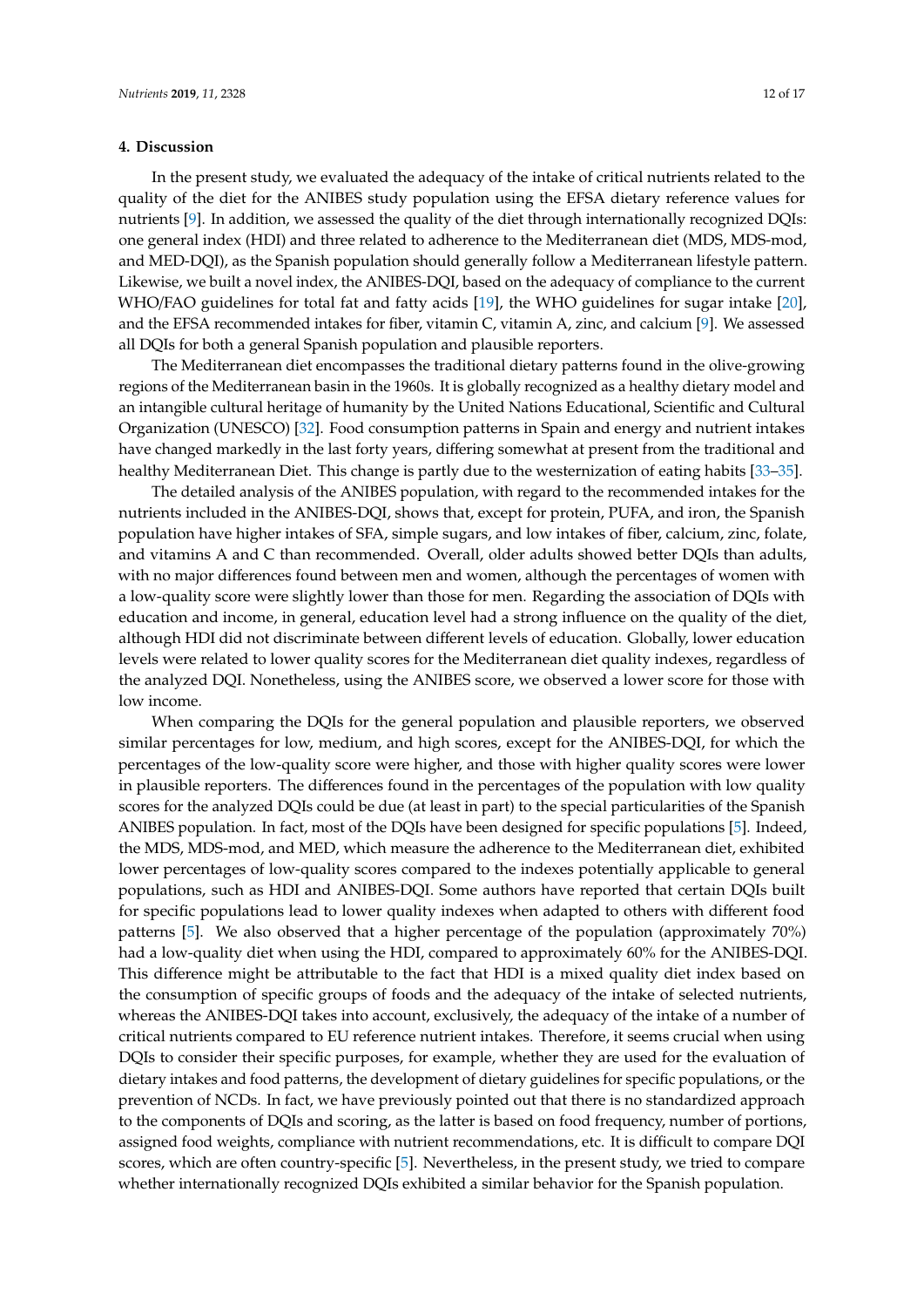When HDI, MDS, MDS-mod, and MED were compared with the ANIBES-DQI, we observed that the latter, built on nutrients exclusively, was more strict when scoring diet quality than those based on nutrients and foods. Whatever the case, it seems that the inclusion of the consumption of foods in DQIs beyond the selected critical nutrients contributes to improving the results of the quality assessment of diet in most of populations [\[5\]](#page-14-4). In these cases, it is very important to select and validate an appropriate method for the evaluation of food consumption (e.g., a quantitative FFQ), as well as to use a data base of quality for the composition of foods.

Recently, the memory-based dietary assessment methods utilized in epidemiological research related to food group consumption and major events of disease have been challenged due to the varied precision and accuracy of self-reported data [\[36–](#page-16-4)[38\]](#page-16-5). Archer et al. [\[11,](#page-14-10)[36](#page-16-4)[,38\]](#page-16-5) empirically refuted memory-based dietary assessment methods (M-BM), such as food records, food frequency questionnaires (FFQs), and 24HR, arguing that the errors associated with M-BM-data are unquantifiable, as they are prone to omissions, false memories, intentional misreporting (i.e., lying), and gross misestimations. In particular, FFQs are prone to measurement error [\[39\]](#page-16-6). However, other investigators strongly disagree with the assertions made by those authors regarding the validity and usefulness of FFQs and other M-BM in assessing diet–disease relationships in epidemiologic studies. Indeed, Martin Calvo and Martinez-Gonzalez [\[40\]](#page-16-7) emphasized that the growing evidence regarding diet–disease relationships found in observational studies based on M-BM is sufficiently reliable to be used for public health policies. In addition, well-controlled prospective studies using objective biomarkers of intake have confirmed the results of previous studies using self-reported dietary assessment methods. Regardless of this debate, it seems that to compare diverse DQIs for different populations, the methods of dietary assessment and databases for food composition would need to be harmonized. We do not think one unique central data database should be chosen, but instead that each data base for particular countries should be harmonized and based on the same methodology to help reduce the variability. In that respect, the EFSA has given specific guidelines to facilitate the collection of food consumption data from all EU Member States [\[16\]](#page-15-4).

In the ANIBES study, diet was evaluated throughout a three-day dietary record using a tablet device and digital cameras to collect the information, accompanied by a 24HR [\[14,](#page-15-2)[15\]](#page-15-3). Moreover, a group of experts supervised the trained personnel to minimize all the possible issues that could potentially appear during the data collection process. However, we are aware that there are aspects that we cannot control, such as the accuracy of memory when recording the past eating and drinking behaviors of the volunteers, which are subject to intentional or unintentional distortion factors, the will of individuals to be truthful in their responses, or the fact that the participants want to be seen as having good and healthy eating habits. However, as far as we know, to date, there are no alternative standardized methods to avoid those issues in nutrition epidemiological studies. Furthermore, as mentioned earlier, we followed the guidance on the EU Menu methodology, as published by the EFSA. This guidance is compulsory for new nutrition epidemiological studies carried out by EU members from 2014 onwards [\[16\]](#page-15-4). In addition, we addressed misreporting via a standardized EFSA protocol [\[12\]](#page-15-0), whereas most epidemiologic studies either ignore misreporting entirely or use inappropriate cut-offs. Therefore, the ANIBES study stands well above many other previous studies on diet quality.

One main observation in the present study is that older adults had a better diet quality than adults, which was consistently seen when using not only HDI and ANIBES-DQI but also Mediterranean scores. This finding agrees with other reports in Italy [\[41](#page-16-8)[,42\]](#page-16-9), Greece, and Cyprus [\[43\]](#page-16-10). In addition, in other countries like Canada and the USA, using general DQIs, older adults exhibited better diet quality scores than their younger counterparts [\[8](#page-14-7)[,44\]](#page-16-11). Thus, North American older adults have higher diet quality scores than adults and youth. However, other factors involved in the socioeconomic status, which may affect the diet quality of the older adults, should be considered. The quality of diet has been related to the socioeconomic status in different populations throughout the world [\[44–](#page-16-11)[47\]](#page-16-12), which includes many variables, such as education, income, type of employment, and some characteristics of the particular areas where the populations live. However, there is no unanimity as to how education or the income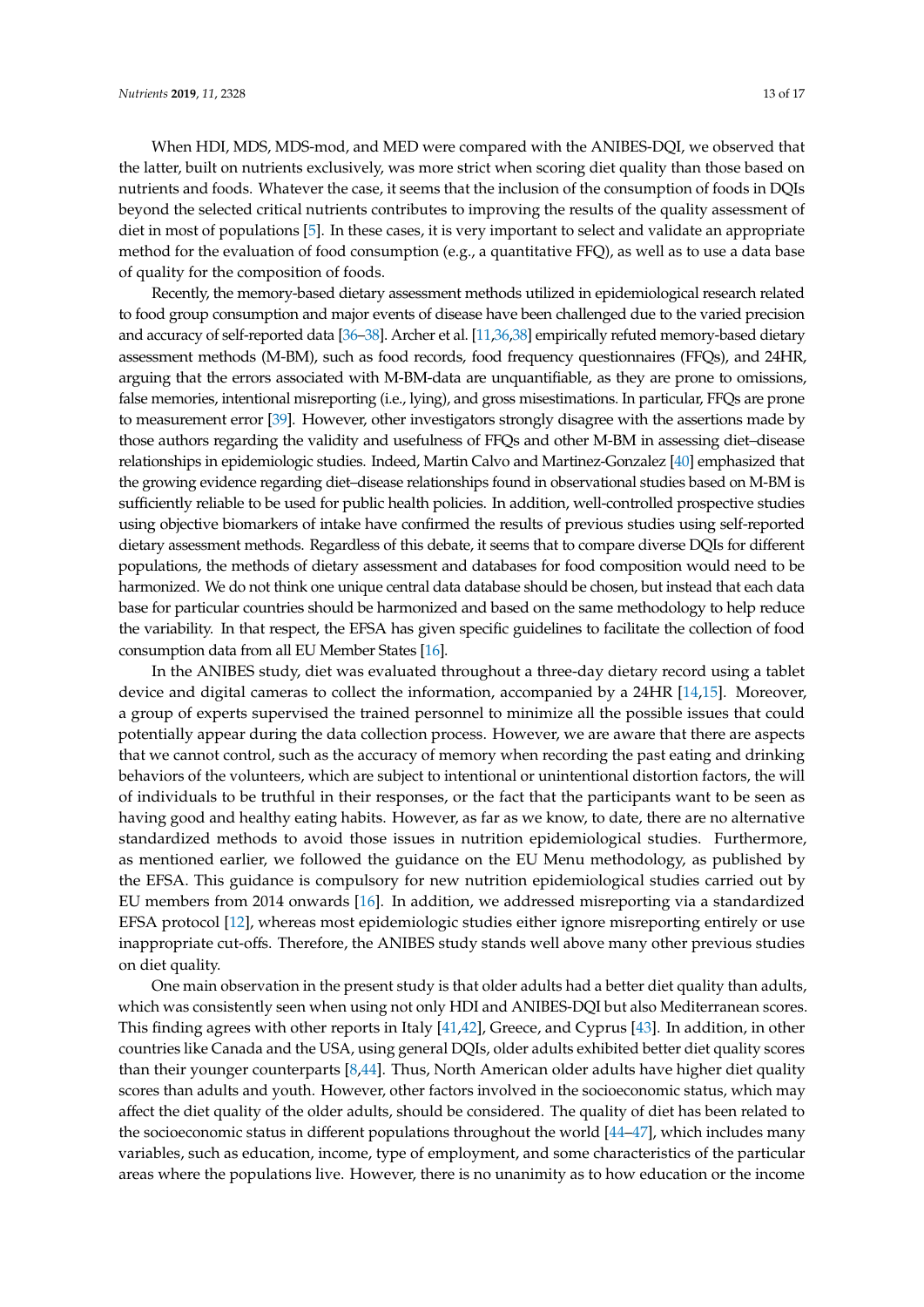levels affect diet quality. In the present study, both low education and low income were directly associated with some DQIs, namely the MDS and ANIBES-DQI. Similarly, in a French population, low education was associated with a low-quality diet, characterized by lower intakes of fiber, minerals, and vitamins, although the authors identified very complex interactions among education, income, and occupation (e.g., they described interactions between education and income level) [\[45\]](#page-16-13).

There is a need for more studies to evaluate the relationships between diet quality and socioeconomic status at the domestic level, as diet quality may be influenced by other factors (e.g., the target population, unemployment, the occupation of different members of the family, access to food, urbanization in countries with low or high gross domestic products) [\[48\]](#page-16-14). In the ANIBES study, unemployed subjects were included, but we did not gather information about household sizes or single living arrangements. Indeed, we cannot determine the influence of these variables on diet quality.

The percentages of plausible reporters are essential to determine diet quality for a particular population. In the present study, we found differences between the whole population and the plausible reporters only for the ANIBES-DQI but not for the other DQIs. The influence of misreporting (overand underreporting) on diet quality has been scarcely considered. Lutomski et al. (2009) observed that under-reporters had a lower diet quality (evaluated by Dietary Approaches to Stop Hypertension (DASH) diet) with a higher nutrient density and a lower percentage of energy derived from fat, whereas over-reporters showed an opposite pattern [\[48\]](#page-16-14). The ANIBES study is the only work that has analyzed misreporting in a Spanish population and considered to what extent misreporting could affect diet quality. Thus, it seems that underreporting contributes to increasing the "apparent" percentage of the general population with a low-quality diet. Other factors, including sex, BMI, and education, may also affect the percentages of over and under reporters. However, this difference was not addressed in the present study.

The present study has a number of strengths. Basically, we followed a standardized methodology for the study of nutrient intakes, as well as for the evaluation of misreporting based on EFSA guidelines [\[9](#page-14-8)[,12](#page-15-0)[,16\]](#page-15-4). In addition, to study diet quality, we applied selected DQIs that have been validated for global populations, as well as for countries following the Mediterranean pattern [\[5,](#page-14-4)[21](#page-15-9)[–24,](#page-15-12)[33\]](#page-16-2). Moreover, we provided the ANIBES-DQI to evaluate the quality of the diet using cut-off values related to the ARs for the EU. However, this study also has limitations. The first limitation is derived of the use of 24HR, which can contribute to unquantifiable errors, as detailed above, although the use of the CAPI/CATI EFSA methodology would minimize these potential errors [\[16\]](#page-15-4). Additional limitations are that there is no gold standard DQI to compare against other indexes. Likewise, it is difficult to compare diet qualities among EU countries from different surveys because of random and systemic errors of diet assessments, due to chronological changes, response rate and linguistic and cultural diversity. Moreover, as previously mentioned, we only stratified DQIs by sex, education, and income, but we did not evaluate other potential factors (e.g., the body mass index of individuals, family size, type of job, unemployment, urbanization, living in rural areas) that could act as effect modifiers.

#### **5. Conclusions and Future Research**

A high percentage of individuals for the Spanish ANIBES population exhibited elevated intakes of SFA and sugars and did not reach the EU nutrient requirements for some important nutrients like fiber, calcium, zinc, folate, and vitamins A and C. Moreover, low education and low income were associated with low DQIs, and those socioeconomic determinants interacted to produce a lower diet quality. Additionally, the misreported evaluation in the ANIBES population reveals the need to routinely include this analysis in nutrition surveys to give more precise and accurate data related to nutrient intake and diet quality.

Future research is needed not only in Spain but also in other EU countries to evaluate changes in diet quality in longitudinal, long-term, and well-designed studies with appropriate sizes and regional distribution using the EFSA standardized methodology. In this regard, the use of the ANIBES-DQI may help compare diet quality in EU countries. Furthermore, a deep evaluation of how socioeconomic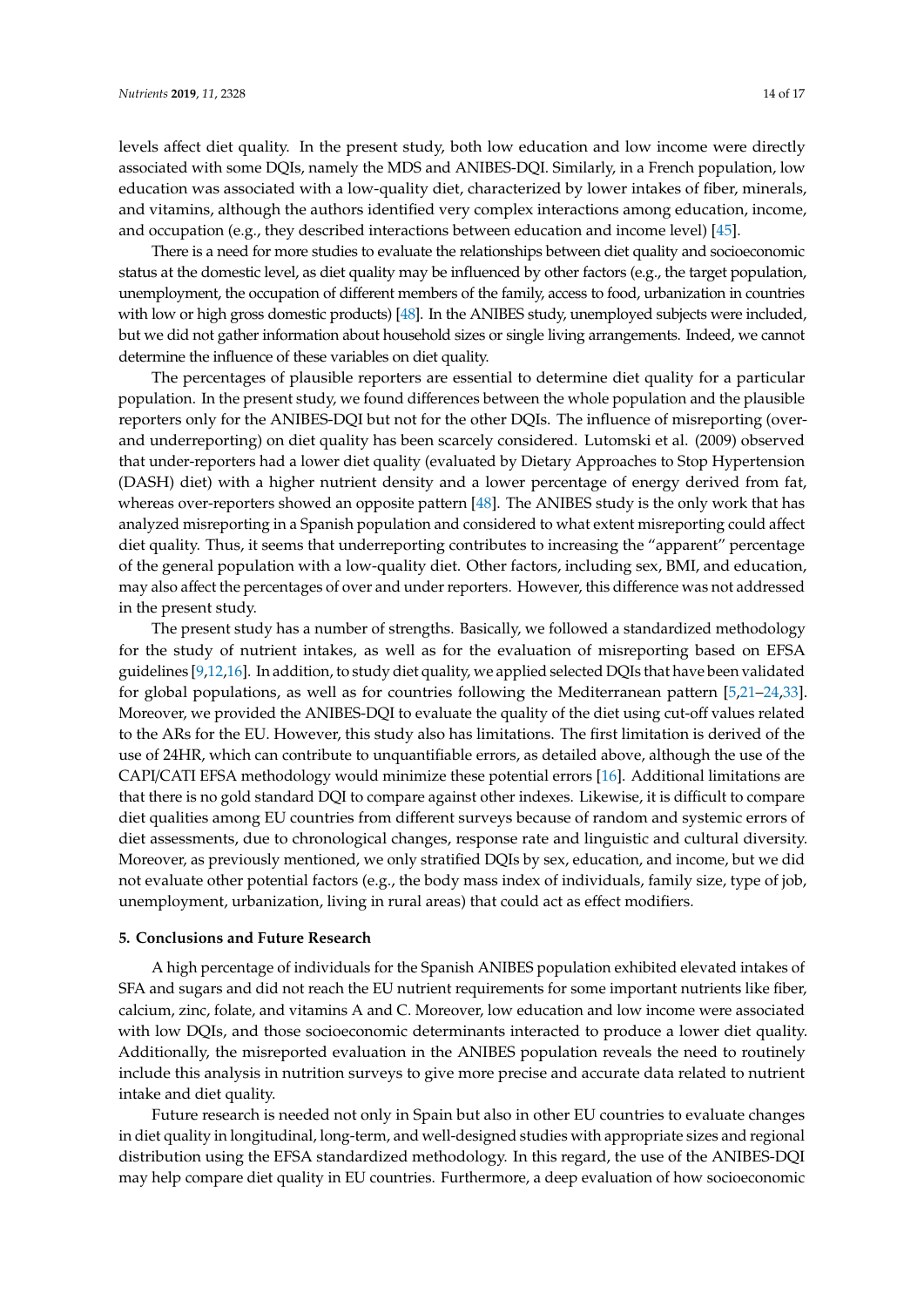determinants can affect the diet quality may help in the development of appropriate food and nutrition intervention policies at the regional, country, and global EU levels.

**Supplementary Materials:** The following are available online at http://[www.mdpi.com](http://www.mdpi.com/2072-6643/11/10/2328/s1)/2072-6643/11/10/2328/s1, Table S1: Percentage of the ANIBES population for each diet quality index (DQI) stratified by education and income levels, Table S2: Major estimated effects of education and income on the degree of diet quality for each DQI based on ordinal regression general linear models, Table S3: Percentage of the ANIBES population (AP) and the plausible energy reporters (PER) for each diet quality index (DQI).

**Author Contributions:** J.O., E.M.d.V. and Á.G. analyzed the data and drafted the manuscript. J.A.-B., Á.G., R.M.O., M.G.-G., and L.S.-M. are members of the Scientific Advisory Board of the ANIBES study and were responsible for careful review of the protocol, design, and methodology. These authors provided continuous scientific advice for the study and for the interpretation of results. These authors also critically reviewed the manuscript. G.V.-M., Principal Investigator of the ANIBES study, was responsible for the design, protocol, methodology, and follow-up checks of the study. All authors approved the final version of the manuscript.

**Funding:** This research received no external funding, exceptin those derived of a grant from Coca-Cola Iberia through an agreement with the Spanish Nutrition Foundation (FEN).

**Acknowledgments:** The authors would like to thank Coca-Cola Iberia and IPSOS for their support and technical advice, particularly Rafael Urrialde and Javier Ruiz.

**Conflicts of Interest:** The ANIBES study was financially supported by a grant from Coca-Cola Iberia through an agreement with the Spanish Nutrition Foundation (FEN). The funding sponsors had no role in the design of the study; in the collection, analyses, or interpretation of the data; in the writing of the manuscript; or in the decision to publish the results. The authors declare no conflict of interest.

## **References**

- <span id="page-14-0"></span>1. Bennett, J.E.; Stevens, G.A.; Mathers, C.D.; Bonita, R.; Rehm, J.; Kruk, M.E.; Riley, L.M.; Dain, K.; Kengne, A.P.; Chalkidou, K.; et al. NCD Countdown 2030: Worldwide trends in non-communicable disease mortality and progress towards Sustainable Development Goal target 3.4. *Lancet* **2018**, *392*, 1072–1088. [\[CrossRef\]](http://dx.doi.org/10.1016/S0140-6736(18)31992-5)
- <span id="page-14-1"></span>2. World Health Organization. *Noncommunicable Diseases Progress Monitor, 2017*; World Health Organization: Geneva, Switzerland, 2017; License: CC BY-NC-SA 3.0 IGO; Available online: https://[www.who.int](https://www.who.int/nmh/publications/ncd-progress-monitor-2017/en/)/nmh/ publications/[ncd-progress-monitor-2017](https://www.who.int/nmh/publications/ncd-progress-monitor-2017/en/)/en/ (accessed on 30 July 2019).
- <span id="page-14-2"></span>3. Lassale, C.; Gunter, M.J.; Romaguera, D.; Peelen, L.M.; Van der Schouw, Y.T.; Beulens, J.W.; Fagherazzi, G. Diet Quality Scores and Prediction of All-Cause, Cardiovascular and Cancer Mortality in a Pan-European Cohort Study. *PLoS ONE* **2016**, *11*, e0159025. [\[CrossRef\]](http://dx.doi.org/10.1371/journal.pone.0159025) [\[PubMed\]](http://www.ncbi.nlm.nih.gov/pubmed/27409582)
- <span id="page-14-3"></span>4. Schwingshackl, L.; Bogensberger, B.; Hoffmann, G. Diet Quality as Assessed by the Healthy Eating Index, Alternate Healthy Eating Index, Dietary Approaches to Stop Hypertension Score, and Health Outcomes: An Updated Systematic Review and Meta-Analysis of Cohort Studies. *J. Acad. Nutr. Diet.* **2018**, *118*, 74–100. [\[CrossRef\]](http://dx.doi.org/10.1016/j.jand.2017.08.024) [\[PubMed\]](http://www.ncbi.nlm.nih.gov/pubmed/29111090)
- <span id="page-14-4"></span>5. Gil, A.; Martinez de Victoria, E.; Olza, J. Indicators for the evaluation of diet quality. *Nutr. Hosp.* **2015**, *31* (Suppl. S3), 128–144. [\[PubMed\]](http://www.ncbi.nlm.nih.gov/pubmed/25719781)
- <span id="page-14-5"></span>6. Kranz, S.; McCabe, G.P. Examination of the five comparable component scores of the diet quality indexes HEI-2005 and RC-DQI using a nationally representative sample of 2–18 years old children: NHANES 2003–2006. *J. Obes.* **2013**, *2013*, 376314. [\[CrossRef\]](http://dx.doi.org/10.1155/2013/376314)
- <span id="page-14-6"></span>7. Mattei, J.; Sotos-Prieto, M.; Bigornia, S.J.; Noel, S.E.; Tucker, K.L. The Mediterranean Diet Score Is More Strongly Associated with Favorable Cardiometabolic Risk Factors over 2 Years Than Other Diet Quality Indexes in Puerto Rican Adults. *J. Nutr.* **2017**, *147*, 661–669. [\[CrossRef\]](http://dx.doi.org/10.3945/jn.116.245431) [\[PubMed\]](http://www.ncbi.nlm.nih.gov/pubmed/28275099)
- <span id="page-14-7"></span>8. Reedy, J.; Lerman, J.L.; Krebs-Smith, S.M.; Kirkpatrick, S.I.; Pannucci, T.E.; Wilson, M.M.; Subar, A.F.; Kahle, L.L.; Tooze, J.A. Evaluation of the Healthy Eating Index-2015. *J. Acad. Nutr. Diet.* **2018**, *118*, 1622–1633. [\[CrossRef\]](http://dx.doi.org/10.1016/j.jand.2018.05.019)
- <span id="page-14-8"></span>9. European Food Safety Authority (EFSA). Dietary reference values for nutrients: Summary report. *EFSA Supporting Publ.* **2017**, *14*, e15121.
- <span id="page-14-9"></span>10. Mayén, A.L.; Marques-Vidal, P.; Paccaud, F.; Bovet, P.; Stringhini, S. Socioeconomic determinants of dietary patterns in low- and middle-income countries: A systematic review. *Am. J. Clin. Nutr.* **2014**, *100*, 1520–1531. [\[CrossRef\]](http://dx.doi.org/10.3945/ajcn.114.089029)
- <span id="page-14-10"></span>11. Archer, E.; Hand, G.A.; Blair, S.N. Validity of U.S. nutritional surveillance: National Health and Nutrition Examination Survey caloric energy intake data, 1971–2010. *PLoS ONE* **2013**, *8*, e76632. [\[CrossRef\]](http://dx.doi.org/10.1371/annotation/c313df3a-52bd-4cbe-af14-6676480d1a43)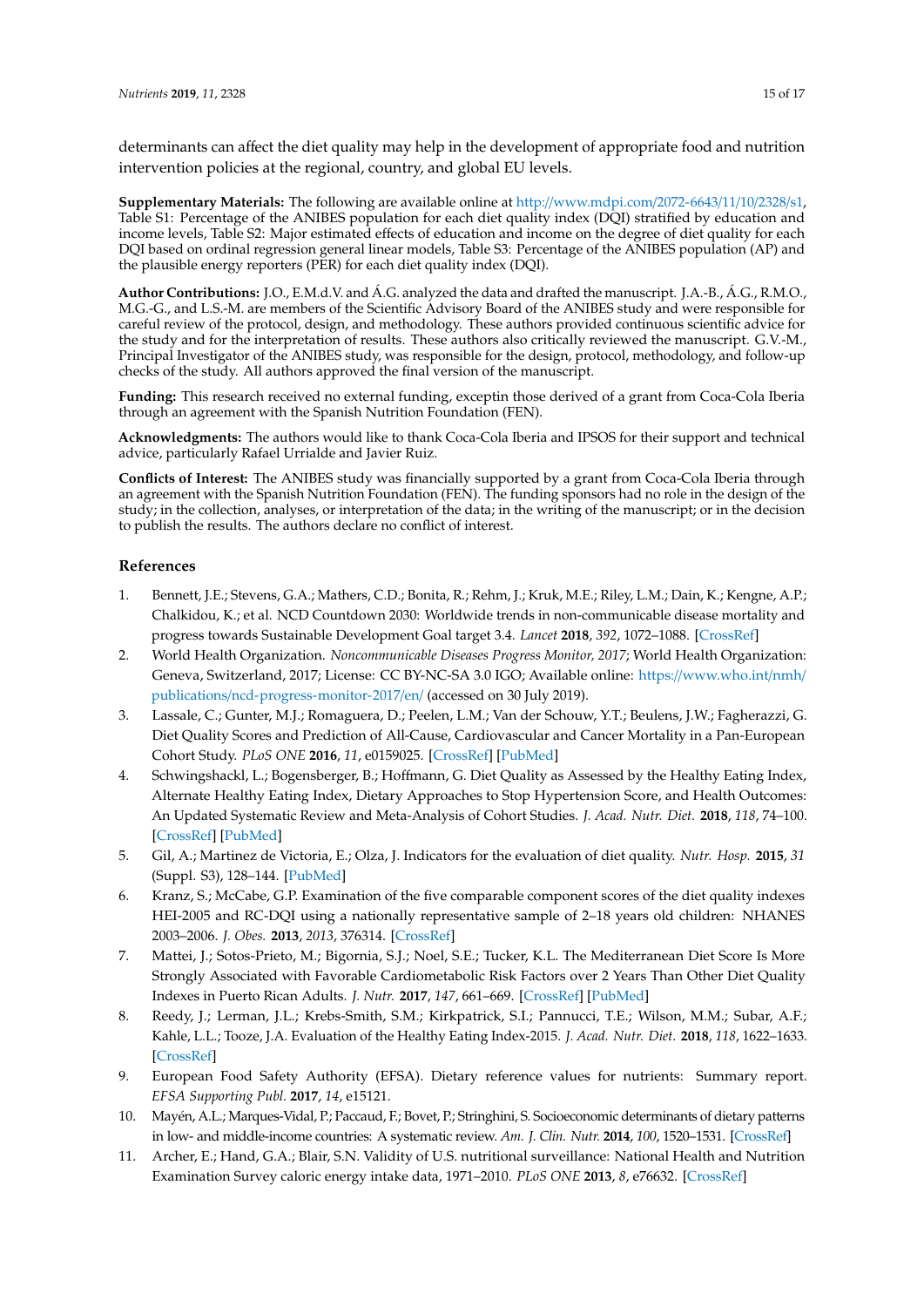- <span id="page-15-0"></span>12. European Food Safety Authority (EFSA). Example of a Protocol for Identification of Misreporting (Under- and Over-Reporting of Energy Intake) Based on the PILOT-PANEU Project. Available online: http://[www.efsa.europa.](http://www.efsa.europa.eu/sites/default/files/efsa_rep/blobserver_assets/3944A-8-2-1.pdf) eu/sites/default/files/efsa\_rep/[blobserver\\_assets](http://www.efsa.europa.eu/sites/default/files/efsa_rep/blobserver_assets/3944A-8-2-1.pdf)/3944A-8-2-1.pdf (accessed on 27 July 2019).
- <span id="page-15-1"></span>13. Olza, J.; Aranceta Bartrina, J.; González-Gross, M.; Ortega, R.M.; Serra-Majem, L.; Varela-Moreiras, G.; Gil, A. Reported dietary intake, disparity between the reported consumption and the level needed for adequacy and food sources of calcium, phosphorus, magnesium and vitamin D in the Spanish population: Findings from the ANIBES study. *Nutrients* **2017**, *9*, 168. [\[CrossRef\]](http://dx.doi.org/10.3390/nu9020168) [\[PubMed\]](http://www.ncbi.nlm.nih.gov/pubmed/28230782)
- <span id="page-15-2"></span>14. Ruiz, E.; Ávila, J.M.; Castillo, A.; Valero, T.; del Pozo, S.; Rodriguez, P.; Aranceta-Bartrina, J.; Gil, A.; González-Gross, M.; Ortega, R.M.; et al. The ANIBES Study on Energy Balance in Spain: Design, Protocol and Methodology. *Nutrients* **2015**, *7*, 970–998. [\[CrossRef\]](http://dx.doi.org/10.3390/nu7020970) [\[PubMed\]](http://www.ncbi.nlm.nih.gov/pubmed/25658237)
- <span id="page-15-14"></span><span id="page-15-3"></span>15. Ruiz, E.; Ávila, J.M.; del Pozo, S.; Rodriguez, P.; Aranceta Bartrina, J.; Gil, A.; González-Gross, M.; Ortega, R.M.; Serra-Majem, L.; Varela-Moreiras, G. Macronutrient Distribution and Dietary Sources in the Spanish Population: Findings from the ANIBES Study. *Nutrients* **2016**, *8*, 177. [\[CrossRef\]](http://dx.doi.org/10.3390/nu8030177) [\[PubMed\]](http://www.ncbi.nlm.nih.gov/pubmed/27011202)
- <span id="page-15-15"></span><span id="page-15-4"></span>16. European Food Safety Authority (EFSA). Guidance on EU Menu methodology. *EFSA J.* **2014**, *12*, 3944. Available online: https://[efsa.onlinelibrary.wiley.com](https://efsa.onlinelibrary.wiley.com/doi/epdf/10.2903/j.efsa.2014.3944)/doi/epdf/10.2903/j.efsa.2014.3944 (accessed on 29 July 2019).
- <span id="page-15-13"></span><span id="page-15-5"></span>17. Moreiras, O.; Carbajal, A.; Cabrera, L.; Cuadrado, C. *Tablas de Composición de Alimentos*/*Guía de Prácticas*, 16th ed.; Ediciones Pirámide: Madrid, Spain, 2013. (In Spanish)
- <span id="page-15-6"></span>18. Mielgo-Ayuso, J.; Aparicio-Ugarriza, R.; Castillo, A.; Ruiz, E.; Ávila, J.M.; Aranceta Bartrina, J.; Gil, A.; Ortega, R.M.; Serra-Majem, L.; Varela-Moreiras, G.; et al. Physical Activity Patterns of the Spanish Population Are Mostly Determined by Sex and Age: Findings in the ANIBES Study. *PLoS ONE* **2016**, *11*, e0149969. [\[CrossRef\]](http://dx.doi.org/10.1371/journal.pone.0149969)
- <span id="page-15-7"></span>19. Food and Agriculture Organization (FAO). *Fats and Fatty Acids in Human Nutrition. Report of an Expert Consultation*; FAO Food and Nutrition Paper no.91; Food and Agriculture Organization: Rome, Italy, 2010.
- <span id="page-15-8"></span>20. World Health Organization (WHO). *Guidelines: Sugar Intake for Adults and Children*; World Health Organization: Geneva, Switzerland, 2015; Available online: http://[www.who.int](http://www.who.int/nutrition/publications/guidelines/sugars_intake/en/)/nutrition/publications/guidelines/sugars\_ [intake](http://www.who.int/nutrition/publications/guidelines/sugars_intake/en/)/en/ (accessed on 30 July 2019).
- <span id="page-15-9"></span>21. Huijbregts, P.; Feskens, E.; Rasanen, L.; Fidanza, F.; Nissinen, A.; Menotti, A.; Kromhout, D. Dietary pattern and 20 years mortality in elderly men in Finland, Italy, and The Netherlands: Longitudinal cohort study. *Br. Med. J.* **1997**, *315*, 13–17. [\[CrossRef\]](http://dx.doi.org/10.1136/bmj.315.7099.13)
- <span id="page-15-10"></span>22. Trichopoulou, A.; Kouris-Blazos, A.; Wahlqvist, M.L.; Gnardellis, C.; Lagious, P.; Polychronopoulus, E.; Vassilakou, T.; Lipworth, L.; Trichopoulos, D. Diet and overall survival in elderly people. *Br. Med. J.* **1995**, *311*, 1457–1460. [\[CrossRef\]](http://dx.doi.org/10.1136/bmj.311.7018.1457)
- <span id="page-15-11"></span>23. Trichopoulou, A.; Costacou, T.; Bamia, C.; Trichopoulos, D. Adherence to a Mediterranean Diet and Survival in a Greek Population. *N. Eng. J. Med.* **2003**, *348*, 2599–2608. [\[CrossRef\]](http://dx.doi.org/10.1056/NEJMoa025039)
- <span id="page-15-12"></span>24. Gerber, M. Qualitative methods to evaluate Mediterranean diet in adults. *Public. Health. Nutr.* **2006**, *9*, 147–151. [\[CrossRef\]](http://dx.doi.org/10.1079/PHN2005937)
- <span id="page-15-16"></span>25. United Nations Educational, Scientific and Cultural Organization (UNESCO). International Standard Classification of Education. Fields of Education and Training 2013 (ISCED-F 2013). Detailed Field Descriptions. Available online: http://uis.unesco.org/sites/default/files/documents/[international-standard-classification-of-education](http://uis.unesco.org/sites/default/files/documents/international-standard-classification-of-education-fields-of-education-and-training-2013-detailed-field-descriptions-2015-en.pdf)[fields-of-education-and-training-2013-detailed-field-descriptions-2015-en.pdf](http://uis.unesco.org/sites/default/files/documents/international-standard-classification-of-education-fields-of-education-and-training-2013-detailed-field-descriptions-2015-en.pdf) (accessed on 29 July 2019).
- <span id="page-15-17"></span>26. Goldberg, G.R.; Black, A.E.; Jebb, S.A.; Cole, T.J.; Murgatroyd, P.R.; Coward, W.A.; Prentice, A.M. Critical evaluation of energy intake data using fundamental principles of energy physiology: 1. Derivation of cut-off limits to identify underrecording. *Eur. J. Clin. Nutr.* **1991**, *45*, 569–581.
- <span id="page-15-18"></span>27. Black, A.E. Critical evaluation of energy intake using the Goldberg cut-off for energy intake:basal metabolic rate. A practical guide to its calculation, use and limitations. *Int. J. Obes. Relat. Metab. Disord.* **2000**, *24*, 1119–1130. [\[CrossRef\]](http://dx.doi.org/10.1038/sj.ijo.0801376) [\[PubMed\]](http://www.ncbi.nlm.nih.gov/pubmed/11033980)
- <span id="page-15-19"></span>28. Black, A.E. The sensitivity and specificity of the Goldberg cut-off for EI:BMR for identifying diet reports ofpoor validity. *Eur. J. Clin. Nutr.* **2000**, *54*, 395–404. [\[CrossRef\]](http://dx.doi.org/10.1038/sj.ejcn.1600971) [\[PubMed\]](http://www.ncbi.nlm.nih.gov/pubmed/10822286)
- <span id="page-15-20"></span>29. Schöfield,W.N. Predicting basalmetabolic rate, new standards and review of previous work. *Hum. Nutr. Clin. Nutr.* **1985**, *39* (Suppl. S1), 5–41.
- <span id="page-15-21"></span>30. Dodd, K.W.; Guenther, P.M.; Freedman, L.S.; Subar, A.F.; Kipnis, V.; Midthune, D.; Tooze, J.A.; Krebs-Smith, S.M. Statistical methods for estimating usual intake of nutrients and foods: A review of the theory. *J. Am. Diet. Assoc.* **2006**, *106*, 1640–1650. [\[CrossRef\]](http://dx.doi.org/10.1016/j.jada.2006.07.011) [\[PubMed\]](http://www.ncbi.nlm.nih.gov/pubmed/17000197)